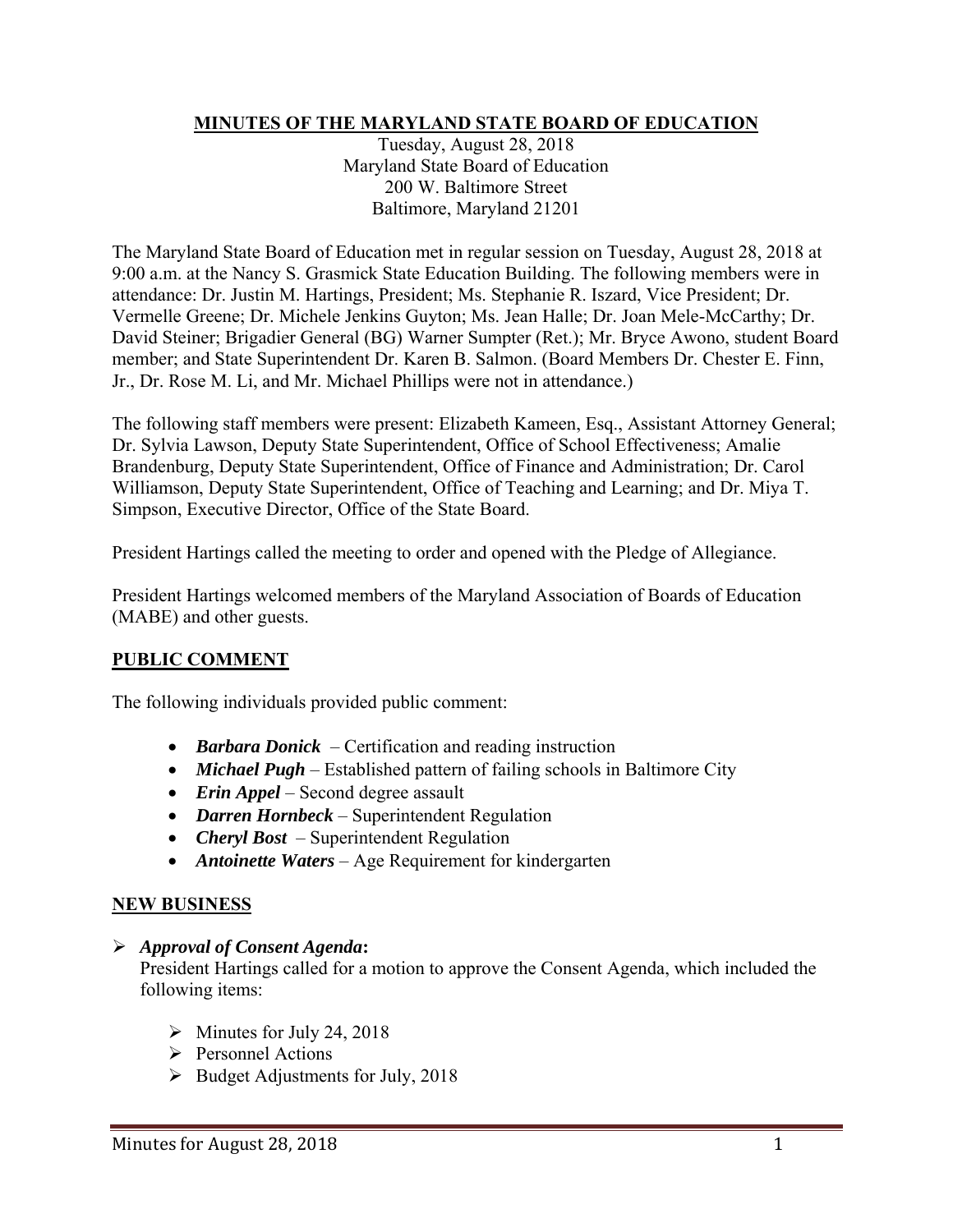*ACTION: Upon motion by Dr. Steiner and seconded by Ms. Iszard, the State Board approved the Consent Agenda. (In Favor: 9; opposed: 0; abstained: 0.)* 

# *Code of Maryland Regulations (COMAR)*

*(Presenter: Mary Gable, Assistant State Superintendent, Division of Student, Family, and School Support; Sarah Spross, Assistant State Superintendent, Division of Educator Effectiveness)* 

# **COMAR 13A.12.04.03** *Superintendents* **(Information)**

Ms. Spross provided a summary of the Joint Conference Committee Meeting held on July 30<sup>th</sup> with members of the State Board and the Professional Standards and Teacher Education Board (PSTEB). The committee met to discuss proposed regulatory language regarding COMAR 13A.12.04.03. Members representing the State Board included: Ms. Iszard, Dr. Steiner, General Sumpter, and Mr. Awono.

Board members discussed concerns and clarification regarding the teaching and mentoring requirements and strengthening the provisional requirement.

*ACTION: None. For information and discussion only.* 

 **COMAR 13A.01.05** *Appeals to State Board* **(Permission to Publish)** Request for permission to publish amendments to Regulations .01-.05 and .07-.10, repeal Regulation .06, and adopt new Regulation .11 under Code of Maryland Regulations (COMAR) 13A.01.05 *Appeals to the State Board*, which change the procedures for filing appeals with the State Board of Education.

Board members discussed the paper copy submission requirement and electronic filing as an option.

*ACTION: Upon motion by General Sumpter and seconded by Dr. Steiner, the State Board granted permission to publish the regulation. (In favor: 9; Opposed: 0; Abstained: 0.)* 

## **COMAR 13A.02.01.04** *Length of School Year* **(Adoption)**

Request for permission to adopt amendments to Regulation .04 *Length of School Year* under COMAR 13A.02.01 *Local Boards of Education*. The amendments enable the Maryland State Department of Education (MSDE) to monitor local school systems' make-up recovery plans on a timely basis and update the State Board on the makerecovery plans, if needed.

Board members discussed the calculation of the 180-day and instructional hours requirements and requested revisiting this discussion in the future.

*ACTION: Upon motion by Ms. Halle and seconded by Ms. Iszard, the State Board granted permission to adopt the regulation with the amended language. (In favor: 9; Opposed: 0; Abstained: 0.)*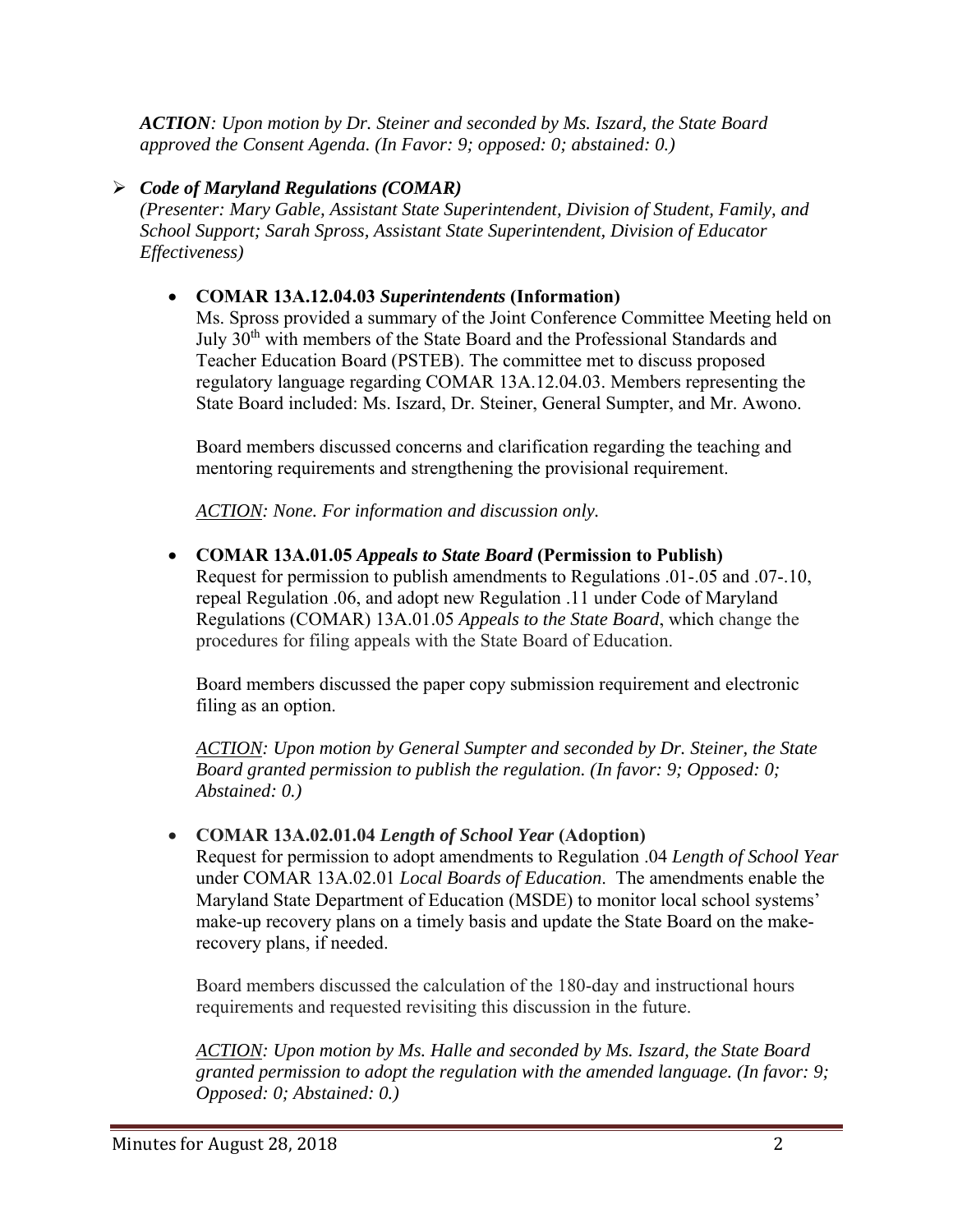**COMAR 13A.08.01.11** *Disciplinary Actions/Suspensions and Expulsions*  **(Adoption)**

Request for permission to adopt amendments to prohibit suspension or expulsion of students in prekindergarten, kindergarten, first grade, or second grade, with certain exceptions, per State law.

*ACTION: Upon motion by Dr. Steiner and seconded by Dr. Guyton, the State Board granted permission to adopt the regulation (In favor: 9; Opposed: 0; Abstained: 0.)* 

 **COMAR 13A.08.01.06** *Programs for Pregnant Students* **(Adoption)**  Request for permission to adopt the repeal of Regulation .06 *Educational Programs for Pregnant Girls* under COMAR 13A.08.01 *General Regulations*. Regulation .06 is out-of-date and the provisions of the regulation are covered in Maryland statute and other COMAR regulations.

*ACTION: Upon motion by General Sumpter and seconded by Dr. Mele-McCarthy, the State Board granted permission to repeal the regulation. (In favor: 9; Opposed: 0; Abstained: 0.)* 

# **REPORTS TO THE STATE BOARD FOR DISCUSSIONAND/OR ACTION**

# *2018 Maryland PARCC Results*

*(Presenter: Dr. Dara Shaw, Director, Office of Research and Strategic Data Use)* 

Dr. Shaw presented the results of the 2018 administration of the PARCC tests, to include: state level results, local school system results, and student group achievement (race/ethnicity, service groups, and race/ethic by service group).

Board members expressed concerns about decreases in Math scores and discussed Gifted and Talented as a service group. Board members also requested additional data by gender breakdown and comparative data of first-time and repeat test-takers.

Dr. Salmon shared next steps and future activities to address the data findings to include: data analysis workshops to help in understanding the data; early childhood and intervention strategies; Baltimore City MOU; training and coaches for schools systems; restructuring the MSDE's professional development department; developing policy recommendations; improving teacher pay/incentives and recruitment; instituting career ladders; and more interventions for students.

Board members stressed the need for improvements, particularly related to curriculum and instruction to improve teacher preparation and instructional materials, and the Board's role and leadership moving forward. Board members also highlighted issues around equity. Dr. Salmon shared that she plans to present an Equity Policy to the Board in September.

*ACTION: None. For information and discussion only.*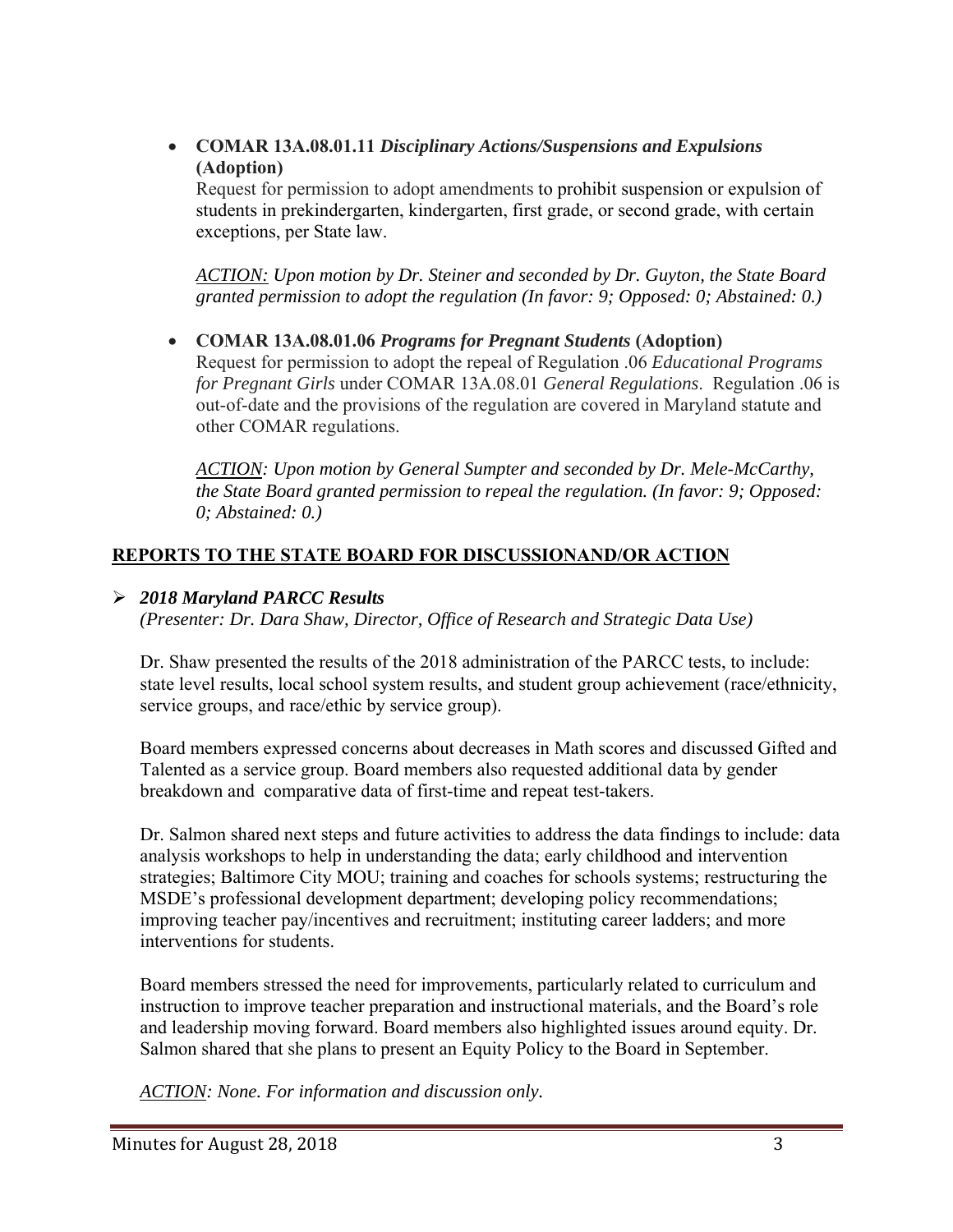#### *Maryland Comprehensive Assessment Program Update (Presenter: Dr. Karen B. Salmon, State Superintendent of Schools)*

Dr. Salmon presented an update on the progress in developing the MSDE's MCAP plan as Maryland plans to move away from the PARCC. The MCAP will include Maryland assessments in ELA, Math, Science, and Social Studies K through 12 based on the rigorous Maryland College and Career Standards. The state plans to maintain the PARCC test for another year to allow for an orderly transition and better prepare the field for the new test in 2020.

Dr. Salmon also shared information regarding the communications campaign being developed to increase awareness of the changes related to the MCAP.

Board members expressed interest in having a computer-adaptive platform.

*ACTION: None. For information and discussion only.* 

# **STATE BOARD MEMBER REPORTS AND COMMENTS**

## **Approval of 2019 Meeting Dates**

Board members considered proposed meeting dates for 2019 (Attached). Two options were presented for the May meeting due to the Memorial Day holiday. The Board agreed to hold its May meeting on Tuesday, May 21, 2019.

*ACTION: Upon motion by Ms. Iszard, and seconded by Mr. Awono, the State Board approved the 2019 Meeting Dates. (In favor: 9; Opposed: 0; Abstained: 0.)* 

## **Committee Reports**

- *Kirwan Commission* Dr. Steiner reported that the Commission is moving from the basic recommendations to pricing them, which will help in prioritizing and scaling the recommendations. The Commission is scheduled to meet next week and will hear reports from each subgroup.
- *Mental Health* Dr. Guyton reported that the Behavioral Threat Assessment subcommittee has completed its report/guidelines. She also shared that she recently attended the School Safety Conference held in Annapolis. She commended the work and dedication of those involved in both groups.
- *Graduation Task Force* Dr. Guyton noted that she is looking forward to the Task Force presenting its report to the State Board soon.
- *Governor's P-20 Council* Dr. Guyton spoke highly of a recent presentation made to the Council by staff from the Division of Student Support, Academic Enrichment, and Educational Policy framing the issues to be addressed.
- *Maryland Association of Student Councils (MASC)* Mr. Awono reported on a recent student leadership training hosted by MASC and informed the Board of the statewide Fall Leadership Conference planned for November. He also had the opportunity to attend the MABE Student Orientation over the summer.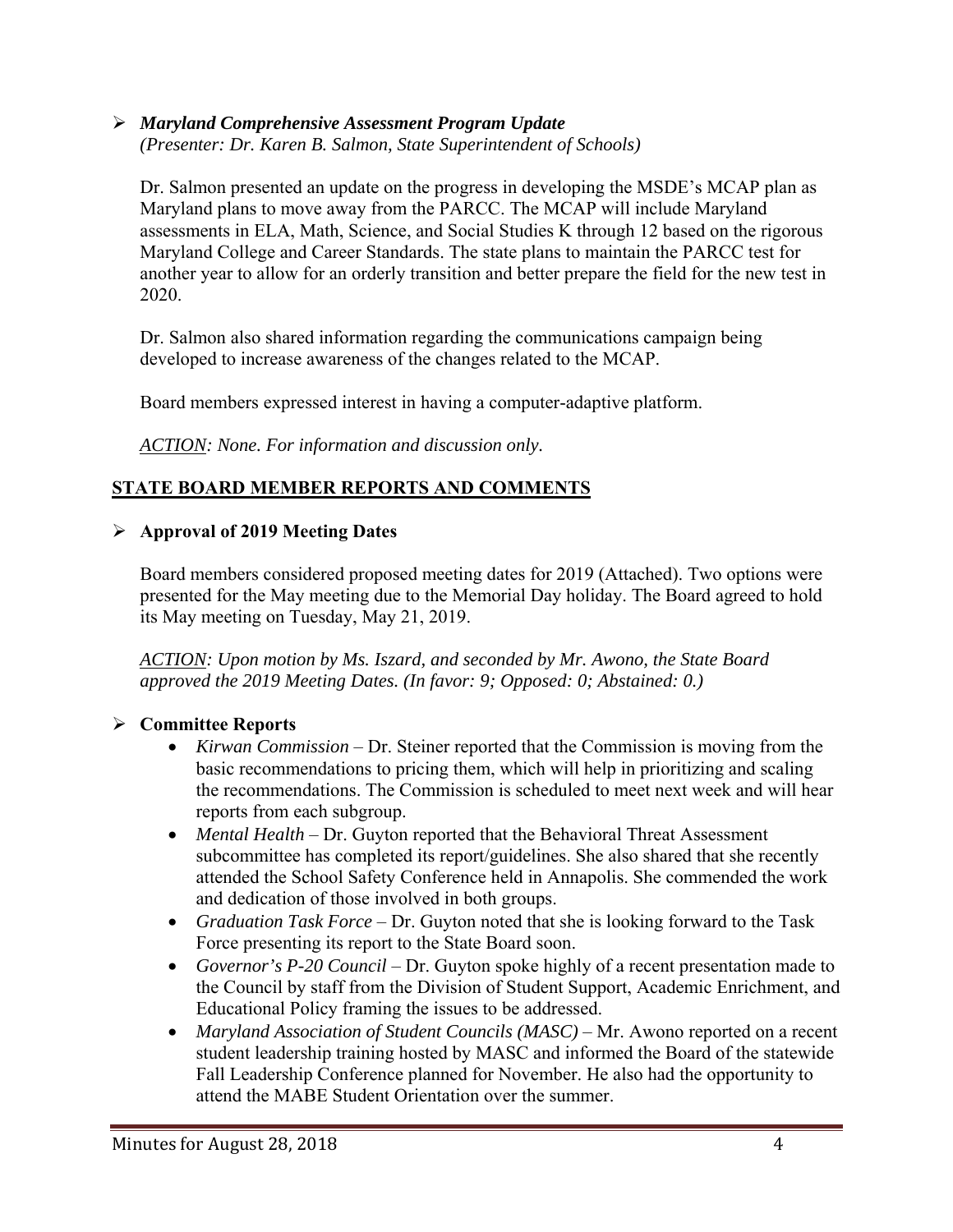*Online Learning Policy –* Ms. Halle shard that she has been in discussion with Dr. Williamson and they are in the process of collecting data that will be used to inform the work of the committee.

# **Additional Reports, Comments, and Updates**

- o General Sumpter will attend the 2019 National Association of State Boards of Education (NASBE) Annual Conference in October and will represent the Board as Maryland's delegate
- o Dr. Hartings, General Sumpter, and Dr. Salmon will attend the MABE Annual Conference in October.

# **ADJOURN TO EXECUTIVE SESSION**

Pursuant to § 3-305(b)(1)&(7) of the General Provisions Article, Annotated Code of Maryland, and upon motion of General Sumpter, seconded by Mr. Awono, and with unanimous agreement, the Maryland State Board of Education met in closed session on Tuesday, August 28, 2018 in Conference Room #1, 8th Floor, at the Nancy S. Grasmick Building. All board members were in attendance except Dr. Chester E. Finn, Jr., Dr. Rose Maria Li, and Mr. Michael Phillips. Also in attendance were Dr. Karen Salmon, State Superintendent of Schools, Dr. Sylvia Lawson, Chief Performance Officer, Dr. Carol Williamson, Chief Academic Officer, Amalie Brandenburg, Chief Operating Officer, Dr. Miya Simpson, Executive Director, Office of the State Board and Assistant Attorneys General, Elizabeth Kameen and Jackie La Fiandra, and Elliot Schoen. The Executive Session commenced at 12:30 p.m.

At that time, the State Board approved three Opinions and two Orders for publication.

- Megan Bremer v. Baltimore City Board of School Commissioners compensation dispute Opin. No. 18-25
- *Monica K. v. Prince George's County Board of Education student expulsion Opin. No.* 18-26
- **•** Frederick Classical Charter School, Inc. v. Frederick County Board of Education denial of funding – Opin. No. 18-27
- *Mr. and Mrs. David E. v. Harford County Board of Education* student expulsion Order No. OR18-06
- *Ebony H. v. Montgomery County Board of Education* employee termination Order No. OR18-07

The State Board received legal advice on:

- The procurement process and the legal parameters around Board members involvement in that process.
- The audit of Black Tie, a vendor for the DORS Blind Vendor program.
- The legal authority and roles of the Education Collaborative and the State Board.

The State Board received updates on:

• The Kirwan Commission's request that MSDE partner with West Ed.; and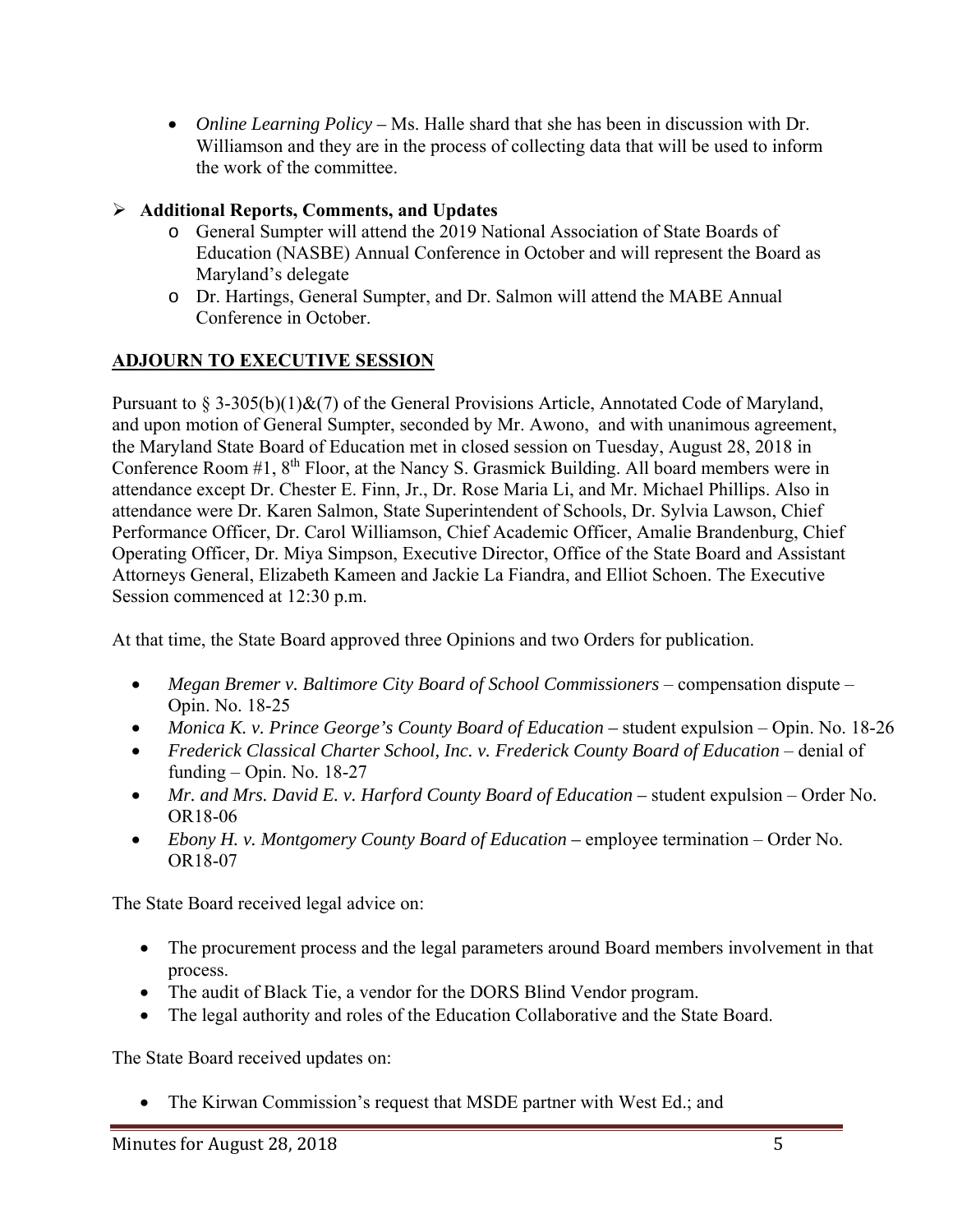• The Charter School Grant Program.

The Board discussed the FY 2019 Operating Budget and Proposed Budget enhancements for FY 2020.

The Superintendent provided the Board with embargoed AP data and the embargoed chronic absenteeism report.

The Board engaged in a discussion with the State Superintendent about the goals and objectives set forth in her evaluation.

The Executive Session ended at 3:10 p.m.

## **STATE SUPERINTENDENT'S REPORT**

## *Every Student Succeeds Act (ESSA) Update*

*(Presenters: Mary Gable, Assistant State Superintendent, Division of Student, Family, and School Support; Dr. Dara Shaw, Executive Director, Office of Research and Strategic Data Use)* 

Ms. Gable provided an update on the implementation of the Consolidated State Plan, with a focus on a review of Maryland's Accountability System and identification of the SAT performance levels, and the Armed Services Vocational Aptitude Battery (ASVAB) proficiency level.

Board members considered the department's recommendation to set 31 as the cut score for the Armed Services Vocational Aptitude Battery (ASVAB).

*ACTION: By consensus, the Board agreed to accept the department's recommendation of 31 as a cut score for the Armed Services Vocational Aptitude Battery (ASVAB). (Favor: 9; Opposed:0; Abstained:0).* 

## **STATE SUPERINTENDENT'S REPORT**

 *University of Maryland Presentation of Four-Year-Old Curriculum (Presenter: Dr. Christy Tirrell-Corbin, Executive Director, Center for Early Childhood Education (CECEI), University of Maryland)* 

An overview of and introduction to *Children Study Their World (CSW): A Curriculum for Four-Year-Old Children.* The MSDE Division of Early Childhood awarded a grant to the Center for Early Childhood Education (CECEI) at the University of Maryland to develop an evidence-based, high-quality, digital curriculum for Pre-K children throughout the state of Maryland. The CSW is a project-based curriculum aligned with Maryland's Early Learning Standards, which actively engages children in investigating the world around them. CSW is being piloted in 77 classrooms for the forthcoming school year and will be available throughout the state in the fall of 2019.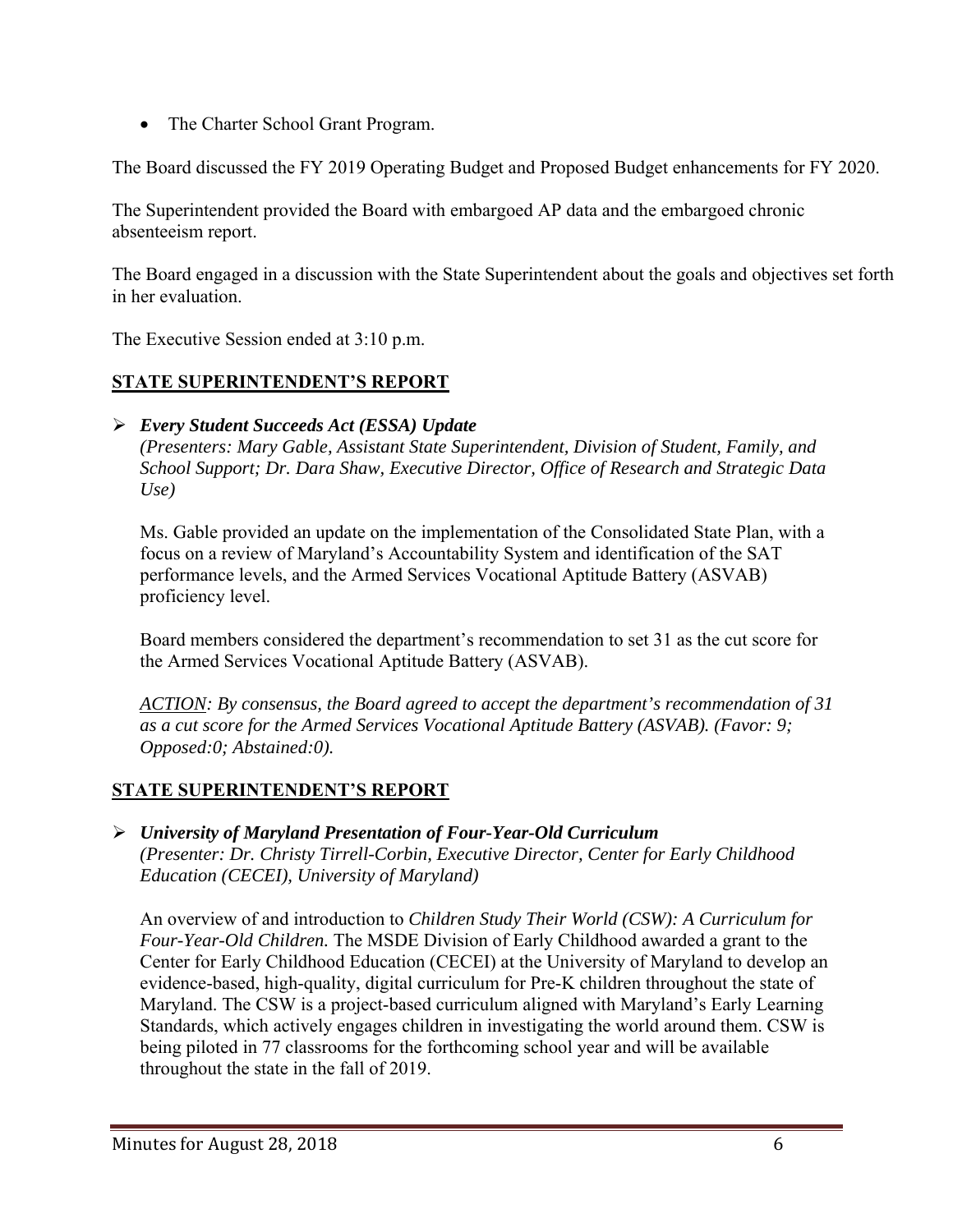Board members inquired about the stage of development and its availability throughout the state, as well as if the curriculum includes the development of literacy skills; specifically, if students are being taught to read. Board members recommended expanding the project to include a focus on developing students' reading skills.

*ACTION: None. For information and discussion only.* 

# **FUTURE AGENDA ITEMS/AGENDA PLANNING**

The State Board decided not to have an Information Session on Monday, September 24th and reviewed the following tentative agenda items for the Tuesday, September 25th meeting:

- $\triangleright$  ESSA Implementation Update
	- Gifted and Talented
	- Standard Setting Process
	- Communications
- $\triangleright$  Discipline Policies
- $\triangleright$  Bullying Services
- $\triangleright$  Superintendent's Report
	- Curriculum Resources/Evidence-Based
	- Computer Science
- $\triangleright$  Regulatory Actions

Board members also requested to add discussion of PARCC disaggregated data and information regarding the online learning courses available throughout the state.

## **OPINIONS**

Ms. Kameen announced the following Opinions and Orders:

- Megan Bremer v. Baltimore City Board of School Commissioners compensation dispute *–* Opinion No. 18-25
- *Monica K. v. Prince George's County Board of Education* student expulsionOpinion No. 18-26
- **•** Frederick Classical Charter School, Inc. v. Frederick County Board of Education denial of funding *–* Opinion No. 18-27
- *Mr. and Mrs. David E. v. Harford County Board of Education student expulsion* Order No. OR18-06
- *Ebony H. v. Montgomery County Board of Education* mistreatment/school safety  Order No. OR18-07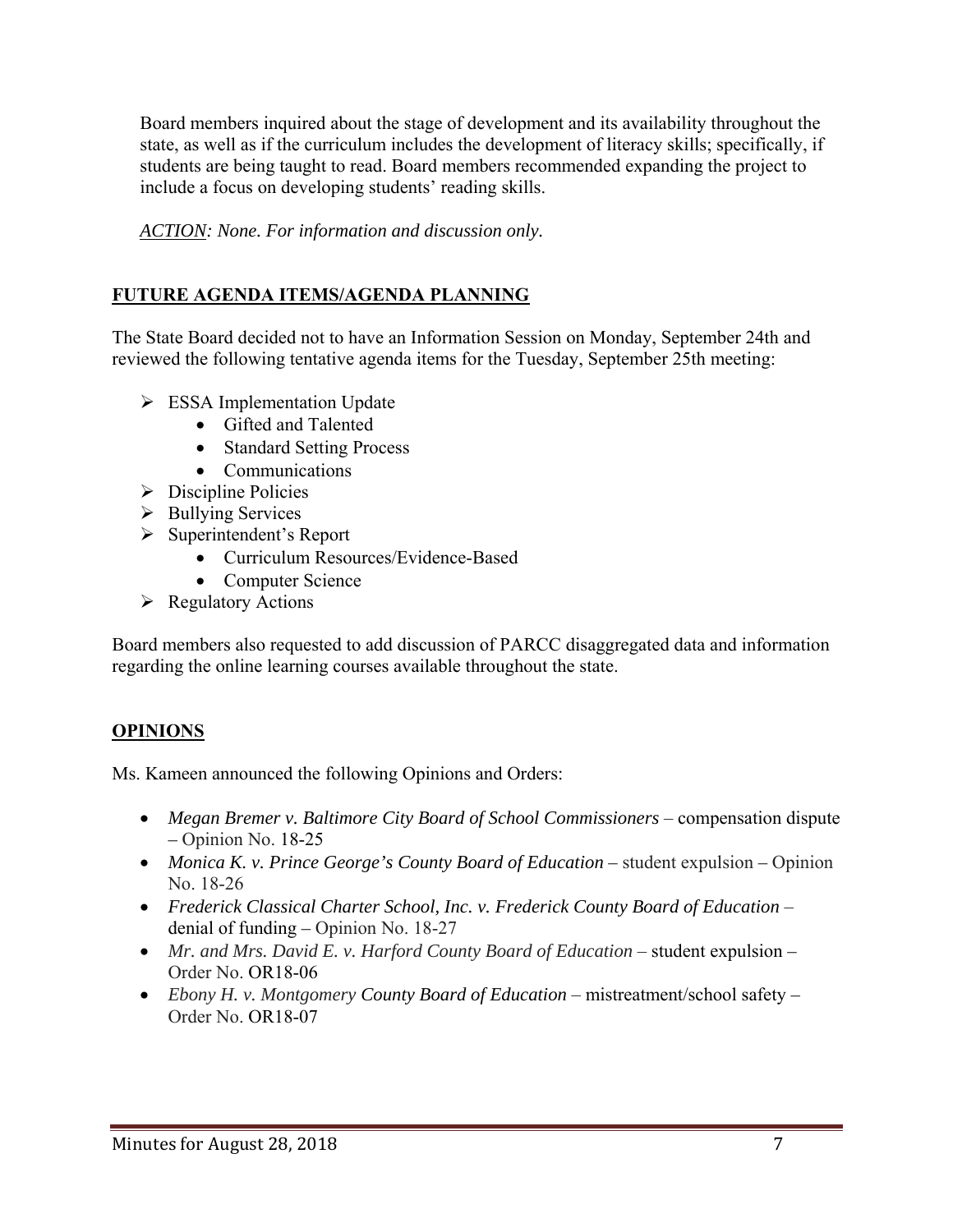## **ADJOURNMENT**

With no further business before the Board, the meeting was adjourned at 5:03 p.m.

Karen B. Salmon, Ph.D. Secretary/Treasurer

Date: September 25, 2018

*The information included here provides a summary of the agenda items presented and actions taken during the meeting of the Maryland State Board of Education. The video recordings of the meetings are the official record of the meetings and can be located at: http://www.marylandpublicschools.org/stateboard/Pages/meeting-agendas/2018-06-20.aspx*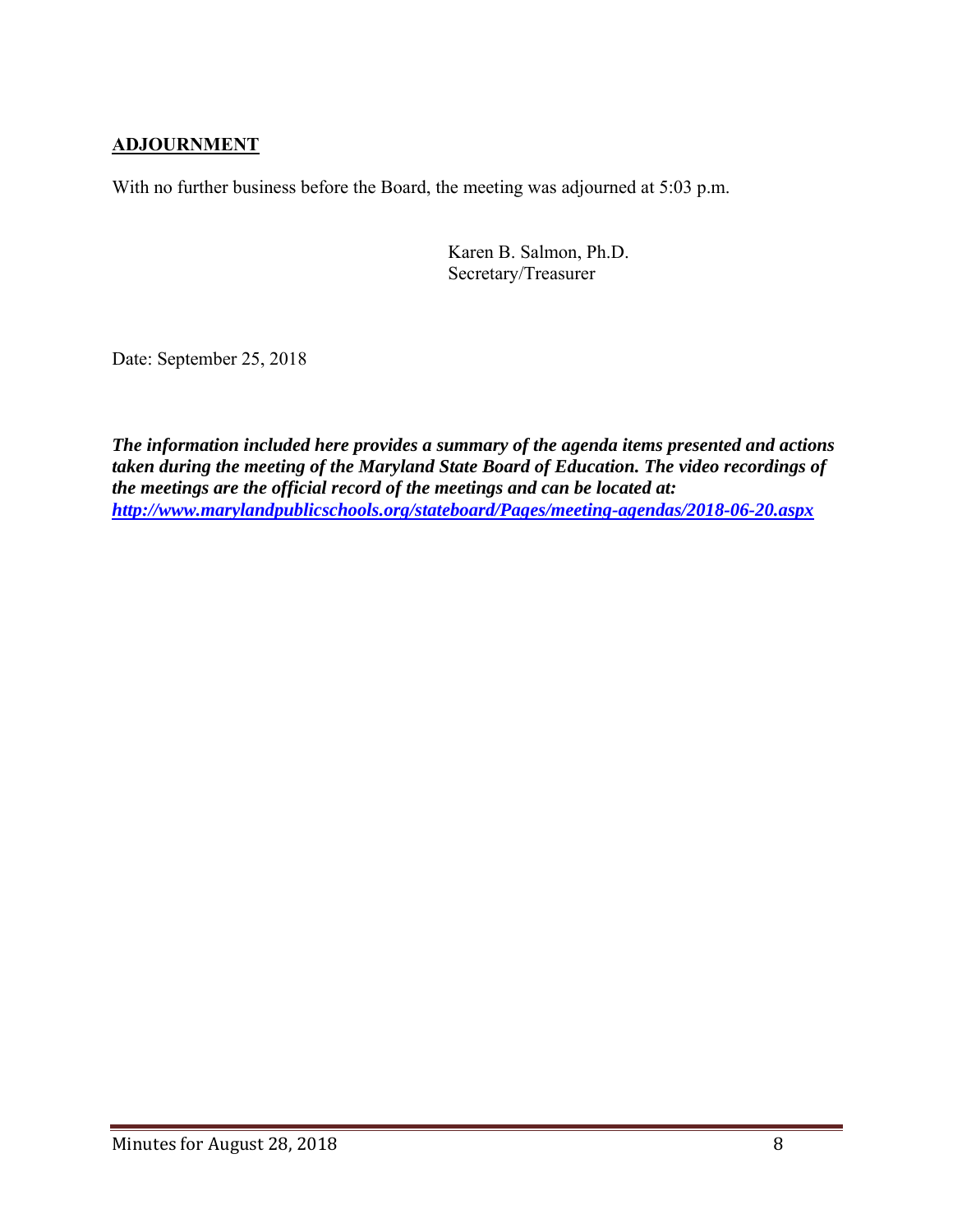#### MARYLAND STATE BOARD OF EDUCATION JANUARY 2019 - DECEMBER 2019 MEETING DATES

Tuesday, January 22, 2019

Tuesday, February 26, 2019

Tuesday, March 26, 2019

Tuesday, April 23, 2019

Tuesday, May 21, 2019

Tuesday, June 25, 2019

Tuesday, July 23, 2019

Tuesday, August 27, 2019

Tuesday, September 24, 2019

Tuesday, October 22, 2019

Tuesday, December 3, 2019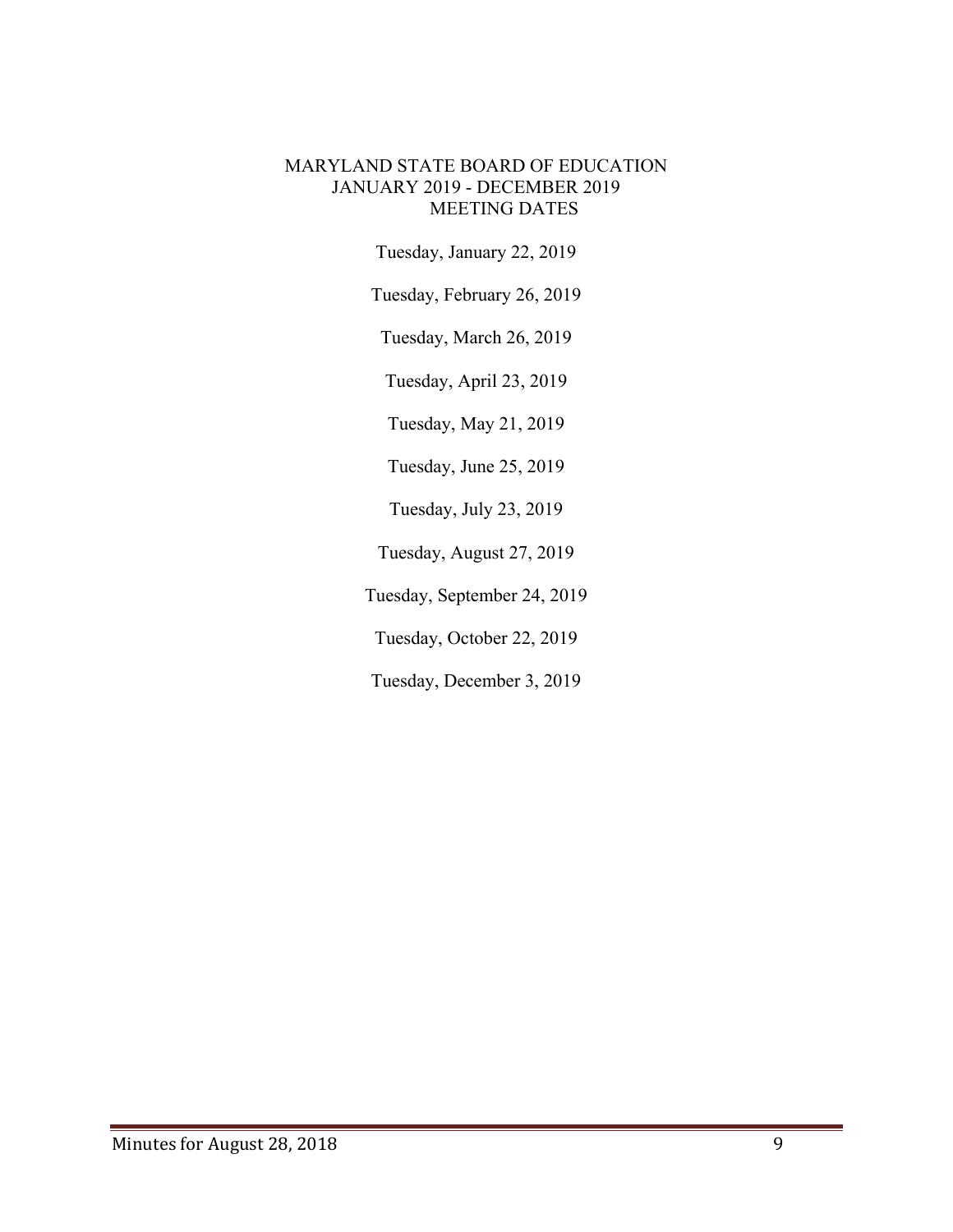## **MARYLAND STATE BOARD OF EDUCATION PRESIDING OFFICER'S WRITTEN STATEMENT FOR CLOSING A MEETING ("CLOSING STATEMENT") UNDER OPEN MEETINGS ACT (General Provisions Article § 3‐305)**

- 1. Recorded vote to close the meeting. Date: August 28, 2018 Time: 12:30 p.m. Location: 200 West Baltimore Street, Baltimore, MD 21201 Motion to close meeting made by: Gen. Sumpter Seconded by: Mr. Awono Members in favor: 9 Opposed: 0 Abstaining: 0 Absent: 3
- 2. The meeting was closed under authority of Section 3-305(b) of the General Provisions Article of the Annotated Code of Maryland (check all provisions that apply). This meeting will be closed under General Provision Art. § 3-305(b) only.
	- ⊠ 1. To discuss: (i) the appointment, employment, assignment, promotion, discipline, demotion, compensation, removal, resignation, or performance evaluation of appointees, employees, or officials over whom this public body has jurisdiction; or (ii) any other personnel matter that affects one or more specific individuals.
	- 2. To protect the privacy or reputation of individuals concerning a matter not related to public business.  $\Box$
	- 3. To consider the acquisition of real property for a public purpose and matters directly related thereto.  $\Box$ 
		- 4. To consider a matter that concerns the proposal for a business or industrial organization to locate, expand, or remain in the State.
	- 5. To consider the investment of public funds.  $\Box$ 
		- 6. To consider the marketing of public securities.
	- ☑ 7. To consult with counsel to obtain legal advice.
	- 8. To consult with staff, consultants, or other individuals about pending or potential litigation.  $\Box$ 
		- 9. To conduct collective bargaining negotiations or consider matters that relate to the negotiations.
	- 10. To discuss public security, if the public body determines that public discussion would constitute a  $\Box$ risk to the public or to public security, including: (i) the deployment of fire and police services and staff; and (ii) the development and implementation of emergency plans.
		- 11. To prepare, administer, or grade a scholastic, licensing, or qualifying examination.
	- 12. To conduct or discuss an investigative proceeding on actual or possible criminal conduct.  $\Box$
	- 13. To comply with a specific constitutional, statutory, or judicially imposed requirement that prevents  $\Box$ public disclosures about a particular proceeding or matter.
	- 14. Before a contract is awarded or bids are opened, to discuss a matter directly related to a negotiating  $\Box$ strategy or the contents of a bid or proposal, if public discussion or disclosure would adversely impact the ability of the public body to participate in the competitive bidding or proposal process.

Board.

3. For each provision checked above, disclosure of the topic to be discussed and the public body's reason for discussing that topic in closed session.

| Citation (insert $#$<br>from above) | Topic                            | Reason for closed-session discussion to topic            |
|-------------------------------------|----------------------------------|----------------------------------------------------------|
| $$3-305(b) (1)$                     | <b>Internal Board Management</b> | Performance Evaluation                                   |
| $\S$ 3-305(b) (7)                   | Legal Advice                     | Legal appeals, procurement process, audit of vendor,     |
|                                     |                                  | authority and roles of Education Collaborative and State |

4. This statement is made by <u>Justin MW Laiting</u>

 $\Box$ 

 $\Box$ 

 $\Box$ 

 $\Box$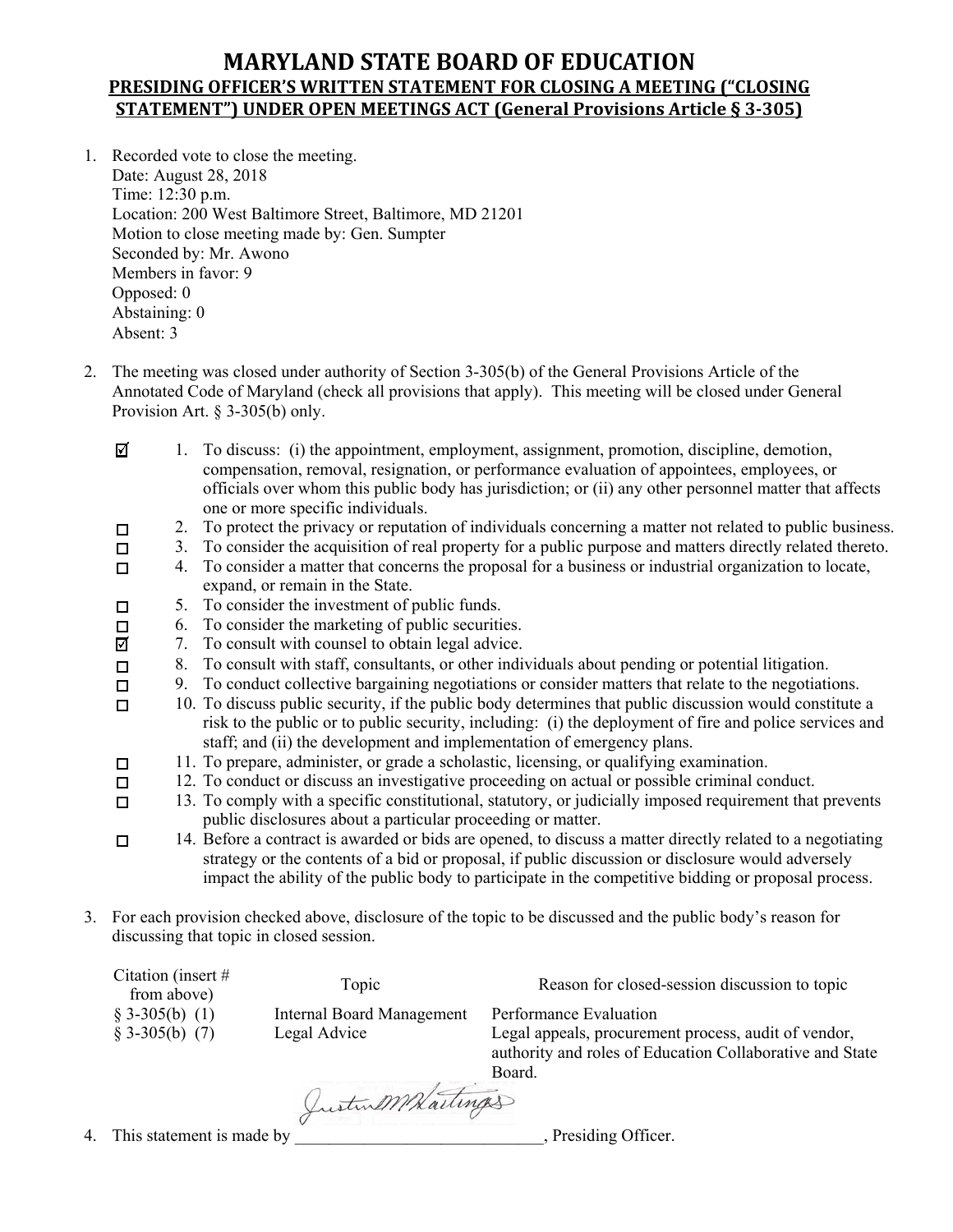# **MARYLAND STATE DEPARTMENT OF EDUCATION PERSONNEL APPROVALS FOR THE August 28, 2018 BOARD MEETING**

## **I. Appointments Grade 19 and above:**

| <b>NAME</b>           | <b>POSITION</b>                                                                                                 | <b>SALARY</b><br><b>GRADE</b> | <b>DIVISION/OFFICE</b>                                                                                                           | <b>DATE OF</b><br><b>APPOINTMENT</b> |
|-----------------------|-----------------------------------------------------------------------------------------------------------------|-------------------------------|----------------------------------------------------------------------------------------------------------------------------------|--------------------------------------|
| Buckheit, Kimberly A. | Education Program Specialist II - School<br><b>Completion and Alternative Programs</b><br>Specialist            | 22                            | Office of the Deputy for School<br>Effectiveness, Division of Student Support,<br>Academic Enrichment, and Educational<br>Policy | <b>TBD</b>                           |
| Corona, Tara A.       | <b>Education Program Specialist I, Continuous</b><br><b>Improvement Specialist</b>                              | 21                            | Office of the Deputy for Teaching and<br>Learning, Office of School, Teacher and<br>Principal Improvement                        | <b>TBD</b>                           |
| Hands, Zachary T.     | Designated Administrative Manager IV,<br>Assistant to the State Superintendent of<br>Schools - Special Projects | 22                            | Office of the State Superintendent of<br>Schools                                                                                 | <b>TBD</b>                           |
| Henry, Richard P.     | Executive Director, Office of Compliance<br>and Monitoring                                                      | 25                            | Office of the Deputy for Finance, Office of<br><b>Compliance and Monitoring</b>                                                  | <b>TBD</b>                           |
| Murphy, Michele M.    | Education Program Supervisor, Chief of<br>Specialized Instruction                                               | 22                            | Office of the Deputy for Teaching and<br>Learning, Division of Early Intervention and<br><b>Special Education Services</b>       | <b>TBD</b>                           |
| Muse, Quiana C.       | <b>Education Program Specialist II,</b><br><b>Compliance and Monitoring Specialist</b>                          | 22                            | Office of the Deputy for Finance, Office of<br><b>Compliance and Monitoring</b>                                                  | <b>TBD</b>                           |
| O'Banner, Jody A.     | <b>Education Program Specialist I, Extended</b><br>Learning Specialist                                          | 21                            | Office of the Deputy for School<br>Effectiveness, Division of Student Support,<br>Academic Enrichment, and Education Policy      | <b>TBD</b>                           |
| Wheeler, Anne K.      | <b>Education Program Specialist I, Specialized</b><br><b>Instruction Program Specialist</b>                     | 21                            | Office of the Deputy for Teaching and<br>Learning, Division of Early Intervention and<br><b>Special Education Services</b>       | <b>TBD</b>                           |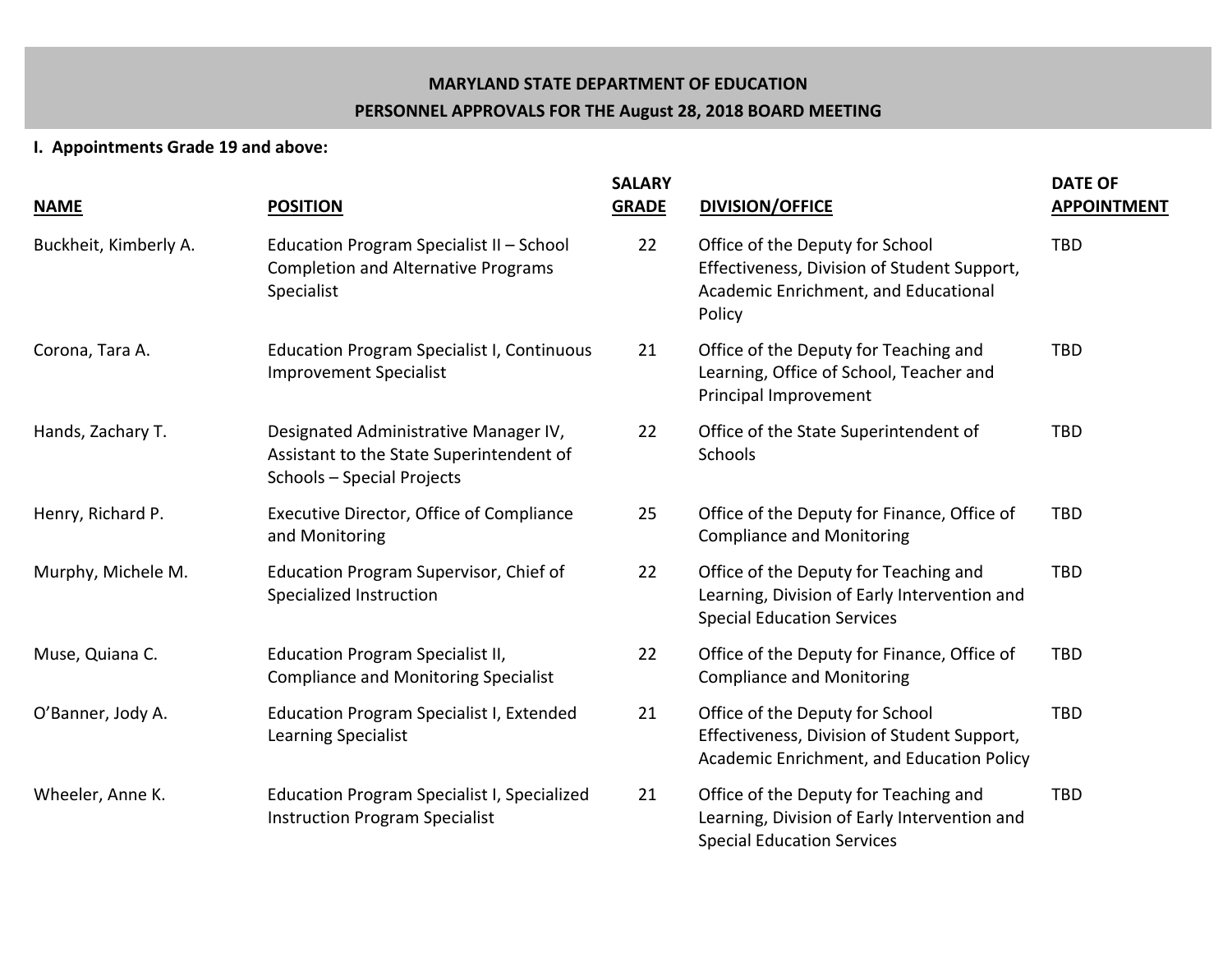**II. Appointments Grade 18 and below:** 

|             |            | <b>SALARY</b>        |                        | <b>DATE OF</b>       |
|-------------|------------|----------------------|------------------------|----------------------|
| <b>NAME</b> | <b>HON</b> | <b>GRADE</b><br>JNAL | <b>DIVISION/OFFICE</b> | .<br><b>OINTMENT</b> |

**III. Other Actions: Promotional** 

|                         |          | SALARY       |                        | <b>DATE OF</b>     |
|-------------------------|----------|--------------|------------------------|--------------------|
| <b>NAME</b><br>________ | POSITION | <b>GRADE</b> | <b>DIVISION/OFFICE</b> | <b>APPOINTMENT</b> |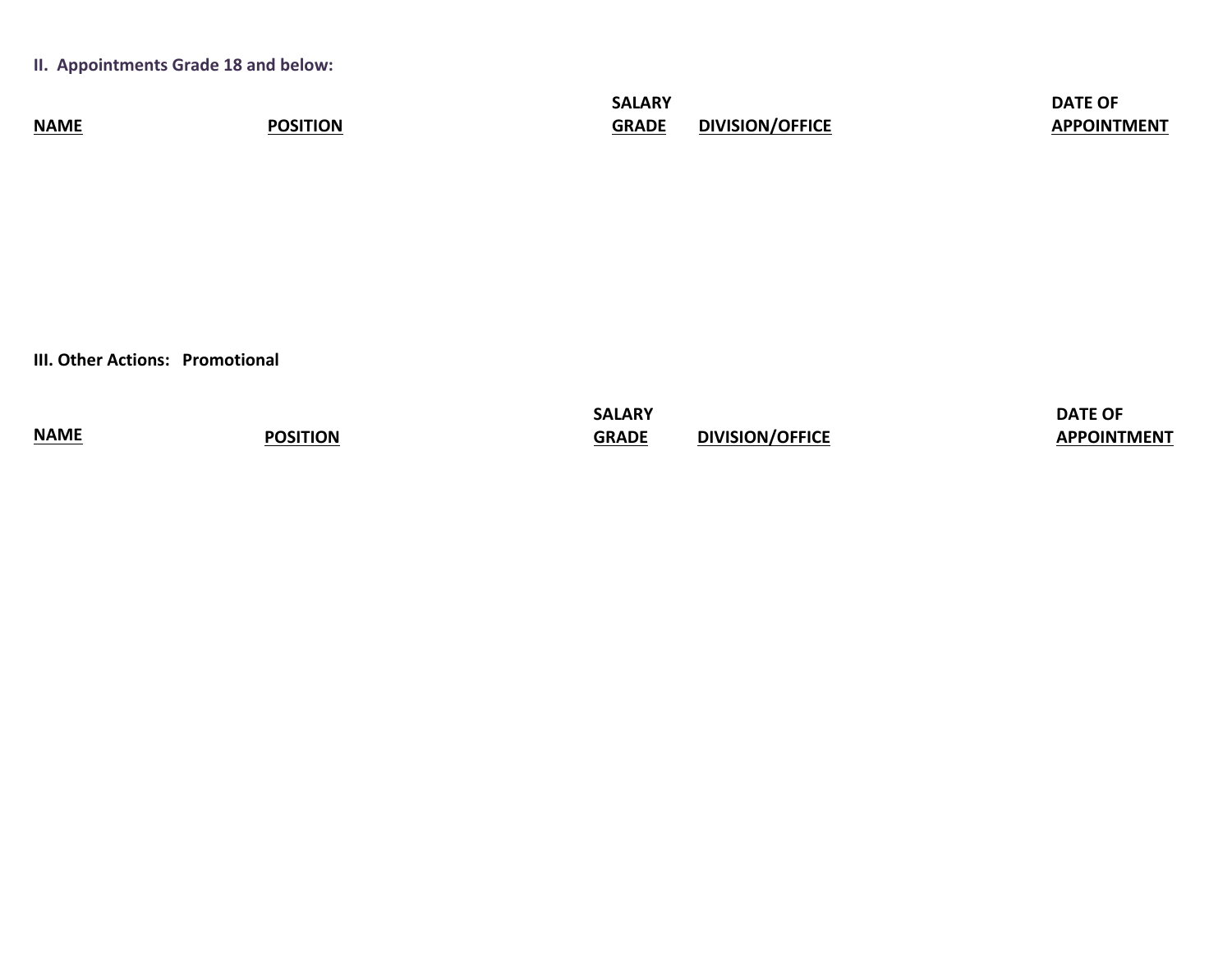

## BOARD LIST

The following professional appointment is submitted for approval by the State Board of Education:

| Name:                  | Kimberly A. Buckheit                                                                       |
|------------------------|--------------------------------------------------------------------------------------------|
| <b>Position:</b>       | Education Program Specialist II – School Completion and Alternative Programs<br>Specialist |
| Division/Office:       | Student Support, Academic Enrichment, and Educational Policy                               |
| <b>Salary Grade:</b>   | State Salary Grade: 22<br>Annual Salary Range: \$64,608 - \$103,743                        |
| <b>Effective Date:</b> | TBD                                                                                        |

# **JOB REQUIREMENTS**:

#### **EDUCATION:**

A Master's Degree or equivalent 36 post-baccalaureate credit hours of course work in education or an education-related field from an accredited college or university.

#### **EXPERIENCE:**

Five (5) years of administrative experience in, or affiliated with education, including two years of experience coordinating or administering elementary education, secondary education, or student services programs designed for student who are at-risk academically. Experience in interpreting and implementing education policies is desirable.

#### **DESCRIPTION:**

This is a professional position serving as the Specialist for School Completion and Alternative Programs responsible for providing leadership and technical assistance to the Division of Student, Family and School Support/Academic Policy in the identification and implementation of evidencebased strategies and interventions with regard to school suspensions and disproportionality, dropout prevention, alternative programs, and attendance.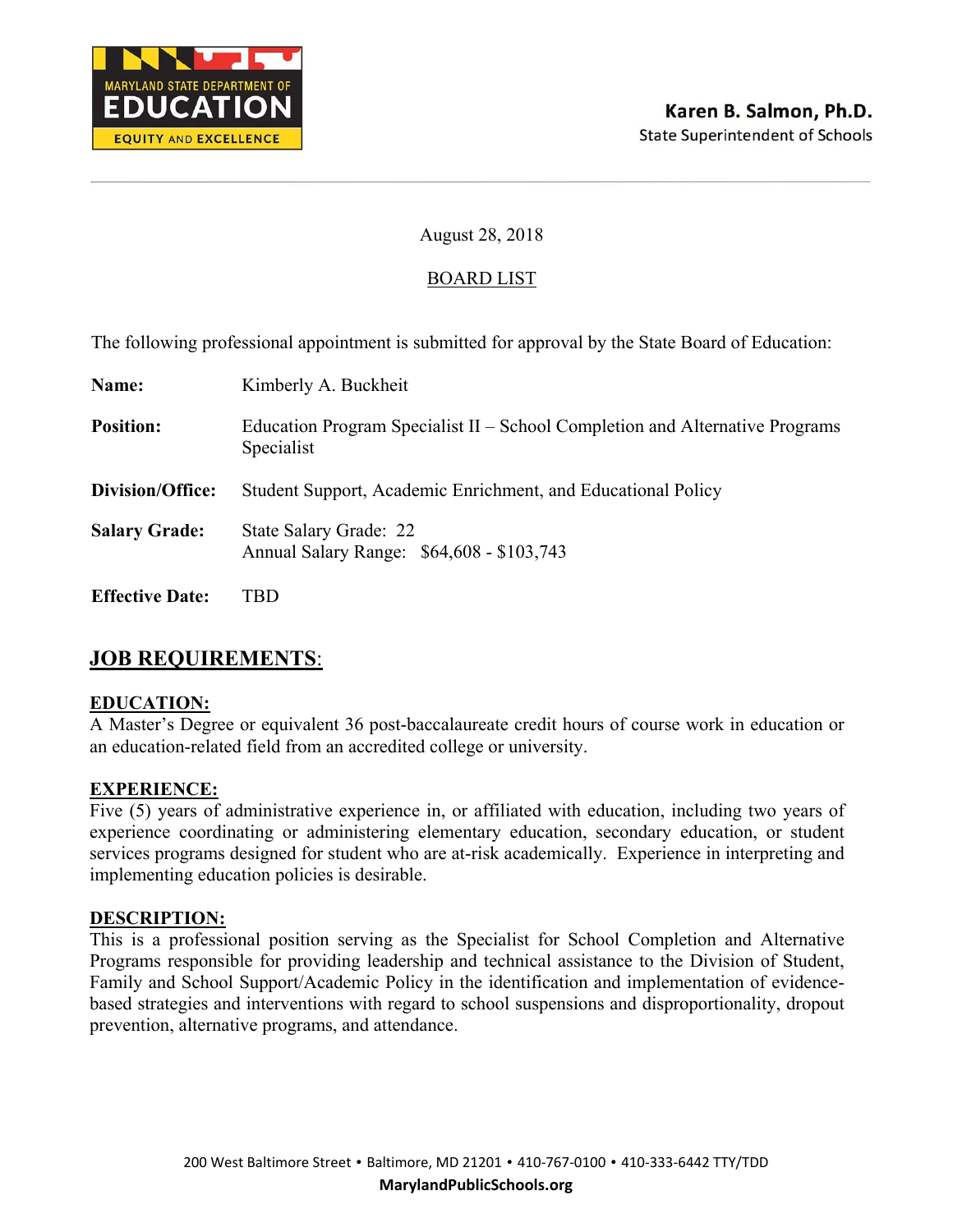Kimberly A. Buckheit Page Two

#### **QUALIFICATIONS:**

#### **Education:**

Goucher College (Towson, Maryland) 1999 – Master's Degree in Education Leadership

Bucknell University (Lewisburg, Pennsylvania) 1989 – Bachelor's Degree in Psychology and Elementary Education

## **Experience:**

Manassas City Public Schools (Manassas, Virginia)

 $2015 - 2018$ : Principal –At-Risk 7<sup>th</sup> and 8<sup>th</sup> Grade

Regional School Unit 20 ( Belfast, Maine)

1999 – 2015: Principal – Troy Howard Middle School

Baltimore County Public Schools, Mars Estates Elementary (Baltimore, Maryland)

1997 -1999: Behavior Resource Teacher

Kennedy Krieger Institute (Baltimore, Maryland)

1990 – 1997: Behavior Specialist

#### **EMPLOYMENT STATUS:**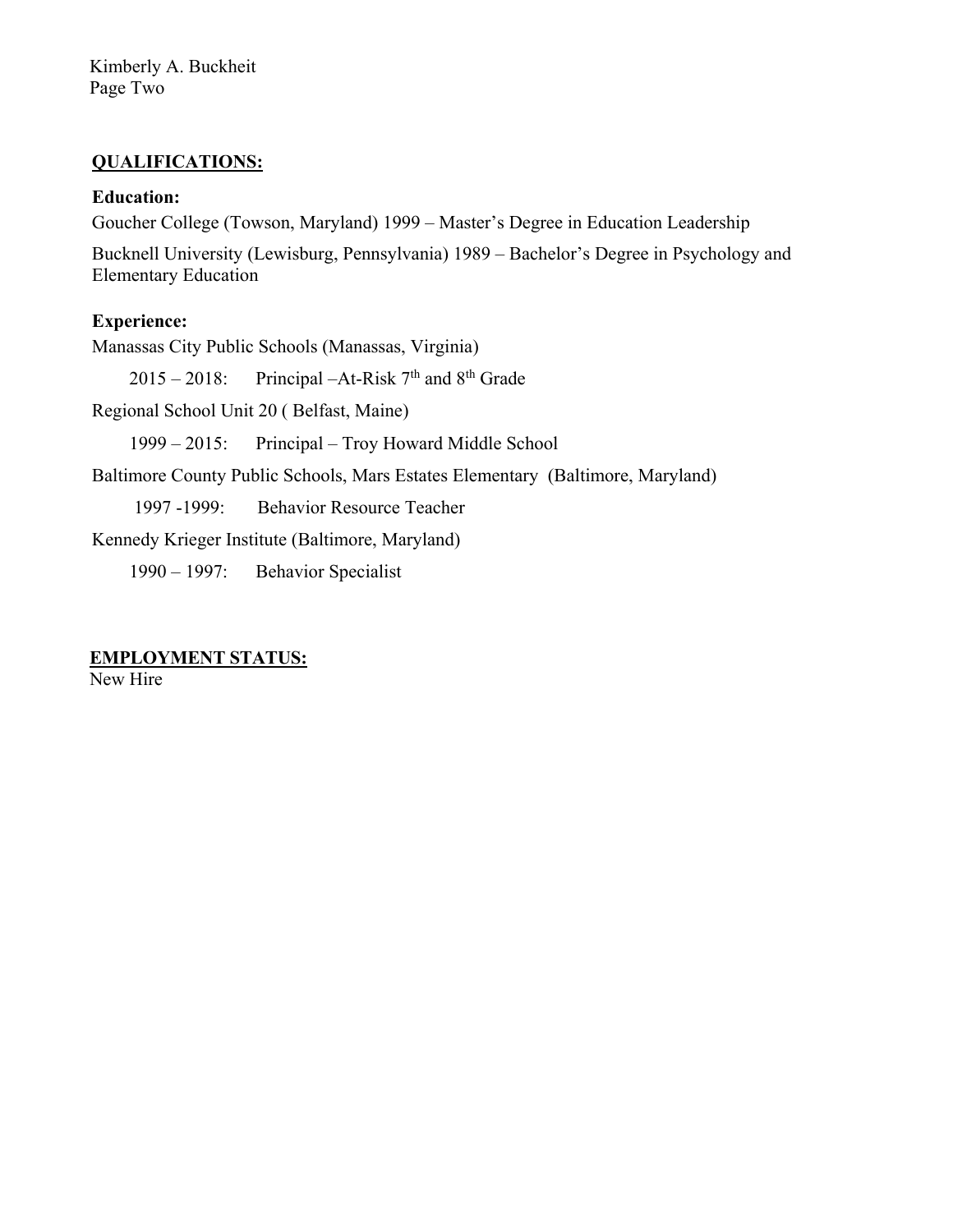

## BOARD LIST

The following professional appointment is submitted for approval by the State Board of Education:

| Name:                  | Tara A. Corona                                                     |
|------------------------|--------------------------------------------------------------------|
| <b>Position:</b>       | Education Program Specialist I, Continuous Improvement Specialist  |
| Division/Office:       | School, Teacher, and Principal Improvement                         |
| <b>Salary Grade:</b>   | State Salary Grade: 21<br>Annual Salary Range: \$60,543 - \$97,207 |
| <b>Effective Date:</b> | TBD                                                                |

## **JOB REQUIREMENTS**:

#### **EDUCATION:**

Master's Degree or equivalent 36 credit hours of post baccalaureate course work in Educational Administration/Supervision, or education related field.

#### **EXPERIENCE:**

Four (4) years of professional experience providing professional learning experiences, in-person and/or virtually, to adult learners including two (3) years of experience in coordinating or administering an education program or service directly related to the position. Experience in developing professional learning experiences focused on school improvement and leadership development preferred.

#### **DESCRIPTION:**

This is a professional 80% part-time position responsible for the development, coordination, and facilitation of professional learning experiences that focus on fostering the growth of effective leaders and improving school performance; supports continuous improvement of school systems through data-informed and research-based professional learning experiences in alignment with priorities identified in the Maryland Every Student Succeeds Act Consolidated Plan.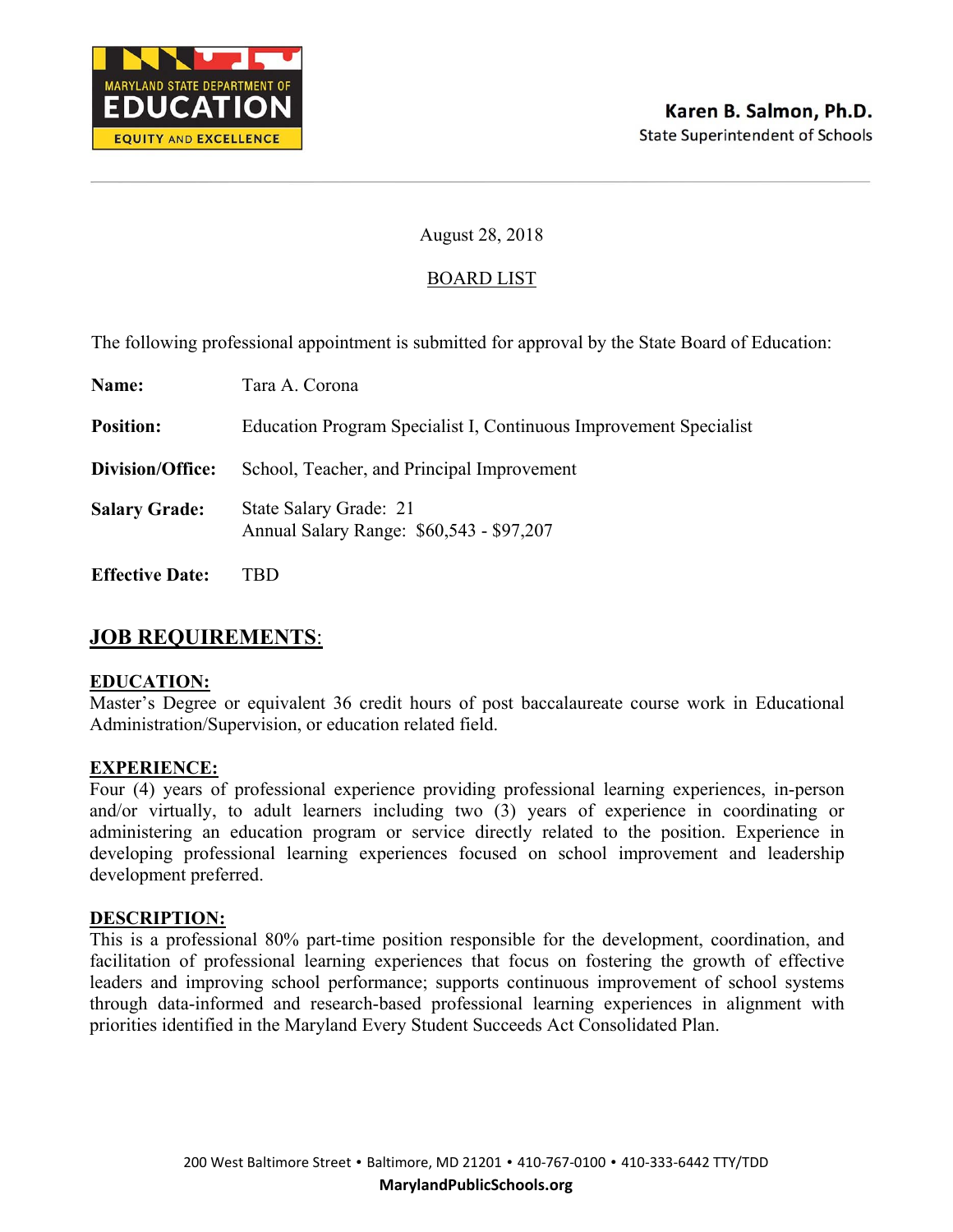## **QUALIFICATIONS:**

#### **Education:**

Towson University (Towson, Maryland) 2017 – Master's Degree in Human Resource Development, Educational Leadership and Instructional Technology; 2009 – Master's Degree in Teaching, Secondary Education

University of Maryland (Baltimore County) 2004 – Bachelor of Science Degree in Biological Sciences, Minor Psychology and Pre-Med

## **Experience:**

Baltimore City Public Schools – Department of Innovation and Digital Safety (Towson, Maryland)

| $2016 - 2018$ :   | Resource Teacher, Blended Teaching and Learning                       |
|-------------------|-----------------------------------------------------------------------|
| $2012 - 2016$ :   | Science Department Chair and Bridge Plan Coordinator – Lansdowne High |
| $2007 - 2012$     | Science Teacher and Bridge Plan Monitor – Overlea High                |
| $2012 - 2014$ :   | Evening High School Science Mentor                                    |
| $2012$ – Present: | <b>Instructor and Mentor</b>                                          |
|                   |                                                                       |

Tesst College of Technology (Beltsville, Maryland)

2000 – 2007: Library Manager, Event Coordinator

# **EMPLOYMENT STATUS:**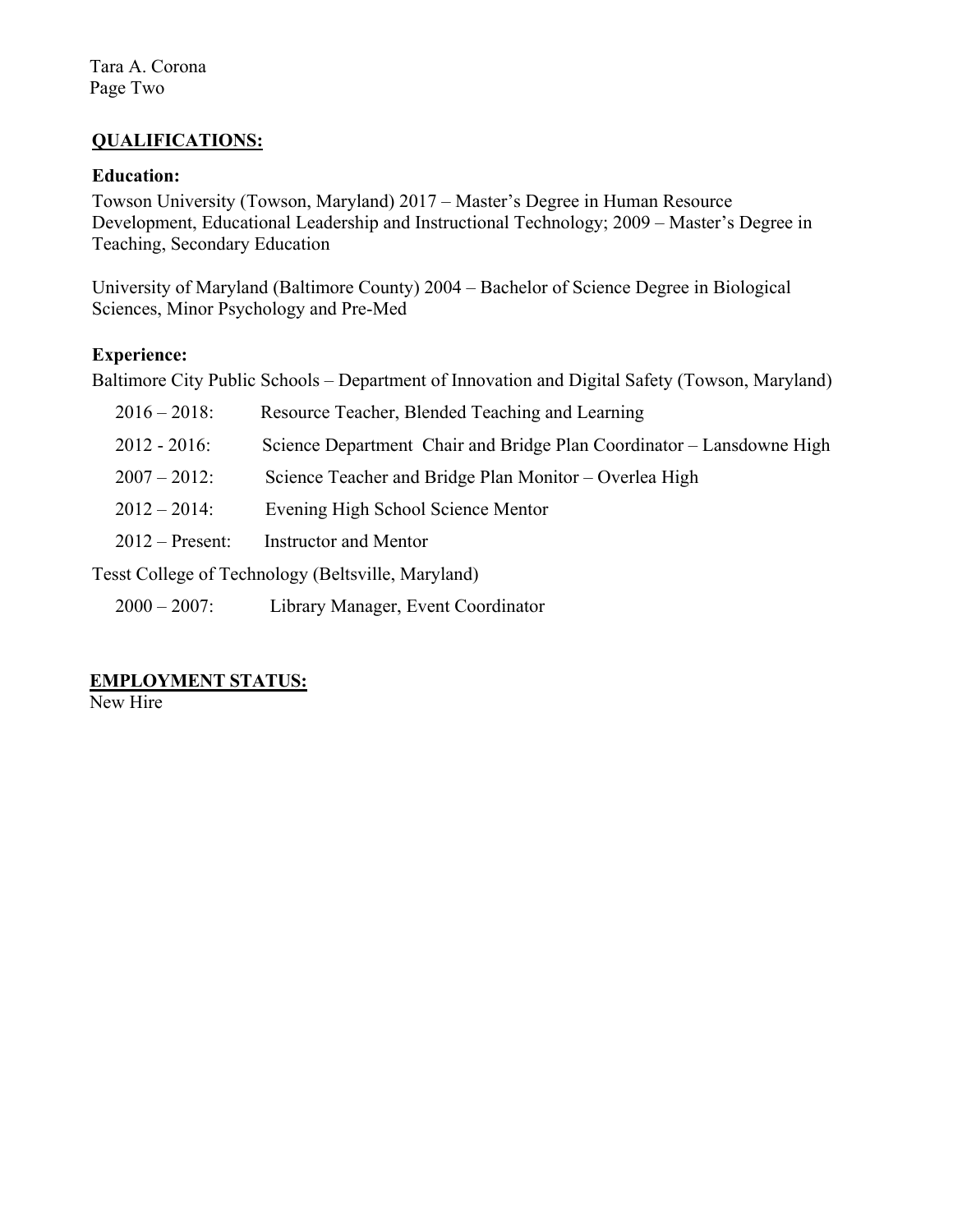

## BOARD LIST

The following professional appointment is submitted for approval by the State Board of Education:

| Name:                  | Zachary T. Hands                                                    |
|------------------------|---------------------------------------------------------------------|
| <b>Position:</b>       | Assistant to the State Superintendent of Schools - Special Projects |
| Division/Office:       | Office of the State Superintendent of Schools                       |
| <b>Salary Grade:</b>   | State Salary Grade: 22<br>Annual Salary Range: \$64,608 - \$103,743 |
| <b>Effective Date:</b> |                                                                     |

# **JOB REQUIREMENTS**:

#### **EDUCATION:**

A Master's Degree or 36 post baccalaureate credit hours of coursework in Communications, Education, Public Administration, or a related field.

#### **EXPERIENCE:**

Four years of administrative and/or management experience in an education or related field/program that involved education program management, communications, or project management. Experience with policy or public relations is desirable.

#### **DESCRIPTION:**

This is a designated professional assistant position serving as a special projects assistant to the State Superintendent Schools responsible for leading and implementing executive initiatives and coordinating strategic plans along with cross-functional initiatives. Also this position tracks key initiative progress, while leading and executing special projects.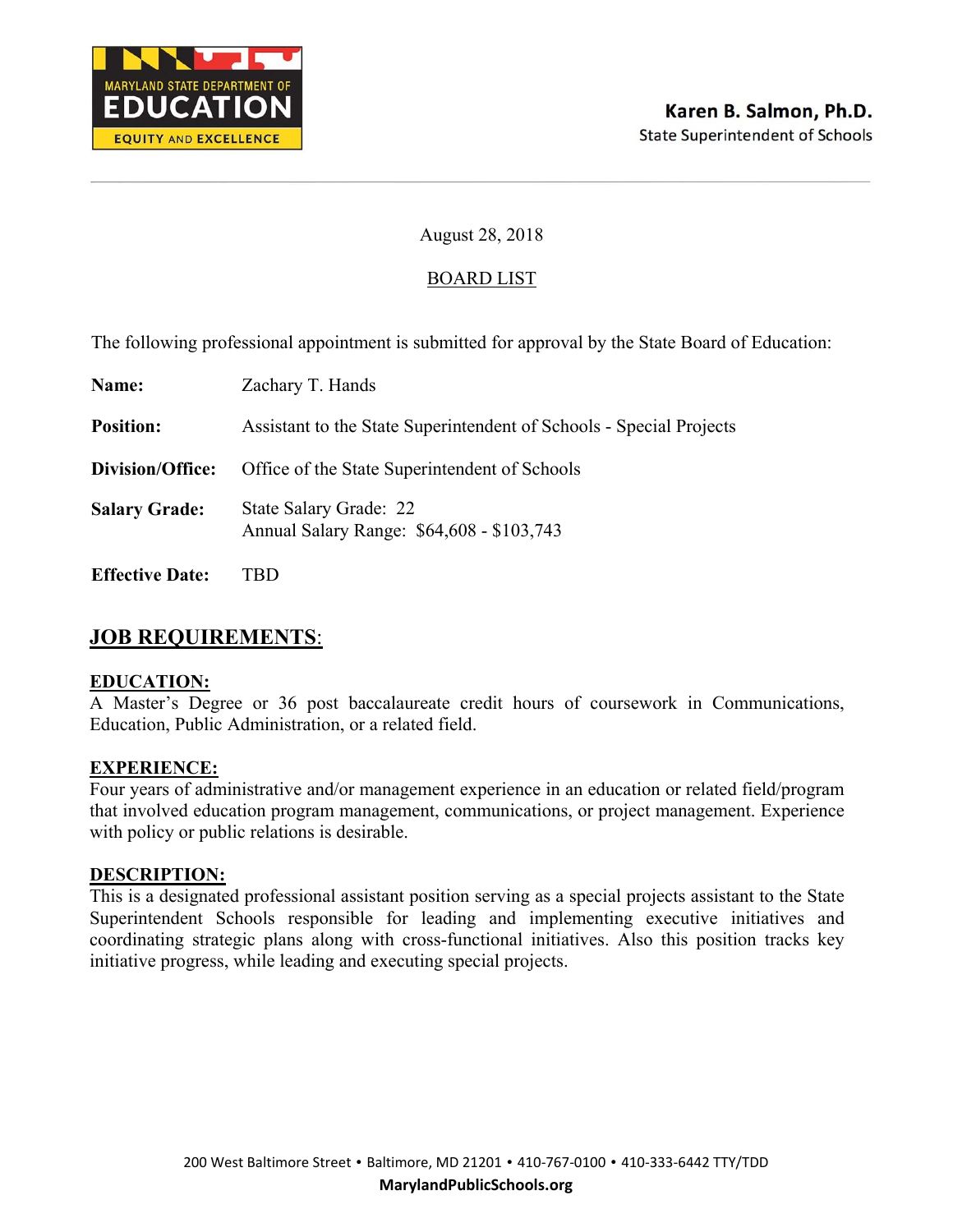Zachary T. Hands Page Two

## **QUALIFICATIONS:**

#### **Education:**

University of Maryland Baltimore County (Baltimore, Maryland) 2017 – Master's Degree in Public Policy

Loyola University of Maryland (Baltimore, Maryland) 2015 – Bachelor's Degree in Communications Political Science

#### **Experience:**

Carroll County Democratic Central Committee (Westminster, Maryland)

2014 – 2018: Member/Internship Coordinator

Emily Shank for State Delegate (Westminster, Maryland)

2017 – Present: Campaign Manager

Maryland Association of Counties (Annapolis, Maryland)

2017 – 2018: Legislative Fellow

Catonsville Senior Center (Catonsville, Maryland)

2017: Volunteer Instructor, Social Media/Current Events

Maryland Department of Health, Behavioral Health Administration (Catonsville, Maryland)

2016 – 2017: Graduate Assistant in Overdose Prevention

University of Maryland Baltimore County Residential Life ( Baltimore, Maryland)

2015 – 2016: Assistant Community Director

U.S. House of Representatives, Office of Republican C.A. "Dutch" Ruppersberger

2015 – 2016: Intern

# **EMPLOYMENT STATUS:**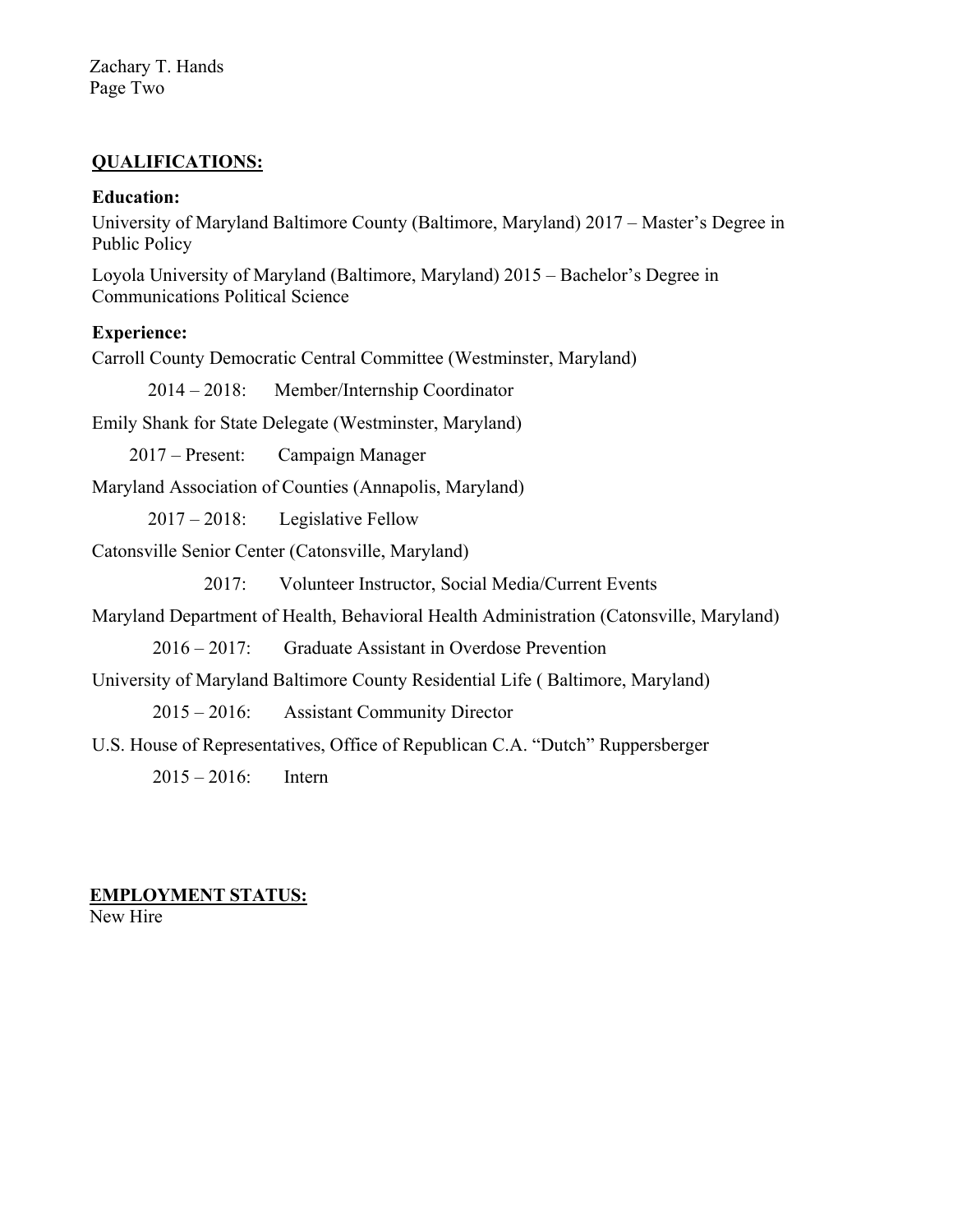

## BOARD LIST

The following professional appointment is submitted for approval by the State Board of Education:

| Name:                  | Richard P. Henry                                                    |
|------------------------|---------------------------------------------------------------------|
| <b>Position:</b>       | Executive Director, Office of Compliance and Monitoring             |
| Division/Office:       | Office of the Deputy for Finance                                    |
| <b>Salary Grade:</b>   | State Salary Grade: 25<br>Annual Salary Range: \$78,595 - \$126,186 |
| <b>Effective Date:</b> |                                                                     |

# **JOB REQUIREMENTS**:

#### **EDUCATION:**

A Master's Degree or 36 post baccalaureate credit hours of coursework in Management, Public Policy, Information Systems, Law Enforcement or a related area to include coursework.

#### **EXPERIENCE:**

Six (6) years of professional experience with managing, administering policies with regard to assuring regulation compliance and information security. Three (3) years of the required experience must have included direct supervision of other professional employees.

#### **DESCRIPTION:**

This position serves as the Director for the Office of Compliance and Monitoring. This position manages the audit and investigation of policy adherence and review of the grading and graduation related data, as well as other issues/programs as assigned for all public school systems in Maryland. This position also recommends and drafts regulations, procedures and controls. This position manages and conducts investigation, analysis, as well as develops reports with findings and recommended solutions.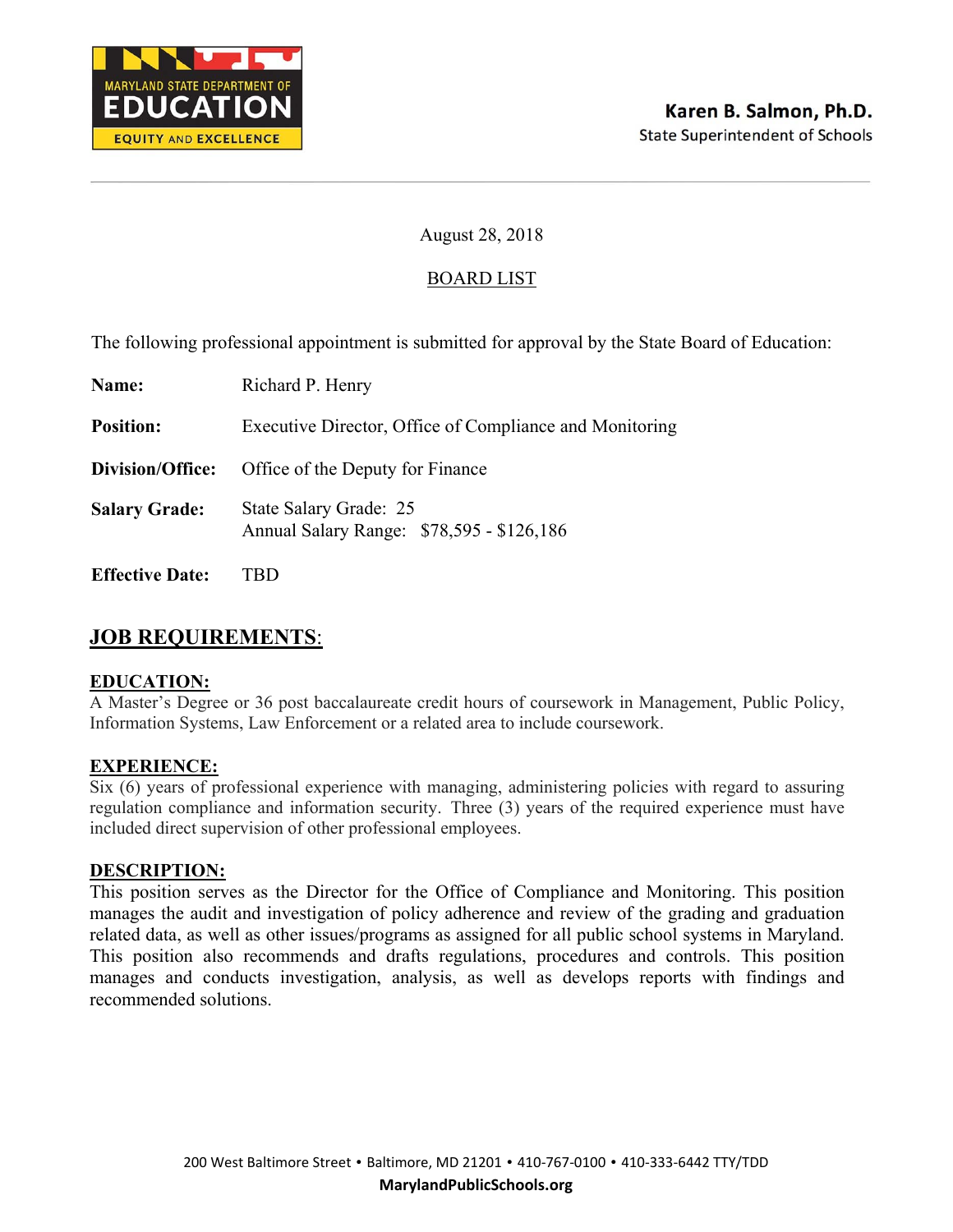Richard P. Henry Page Two

## **QUALIFICATIONS:**

#### **Education:**

The Johns Hopkins University (Baltimore, Maryland) 2002 – Master's Degree in Leadership Management; 2000 - Bachelor's Degree Management

Fraud Investigations Certificate, Association of Fraud Examiners 3/11 – 8/2018

#### **Experience:**

United States Marshals Service (Baltimore, Maryland)

1992 – Present: Chief Inspector

Baltimore County Sheriff's Office (Towson, Maryland)

1982 – 1992: Deputy Sheriff

**EMPLOYMENT STATUS:**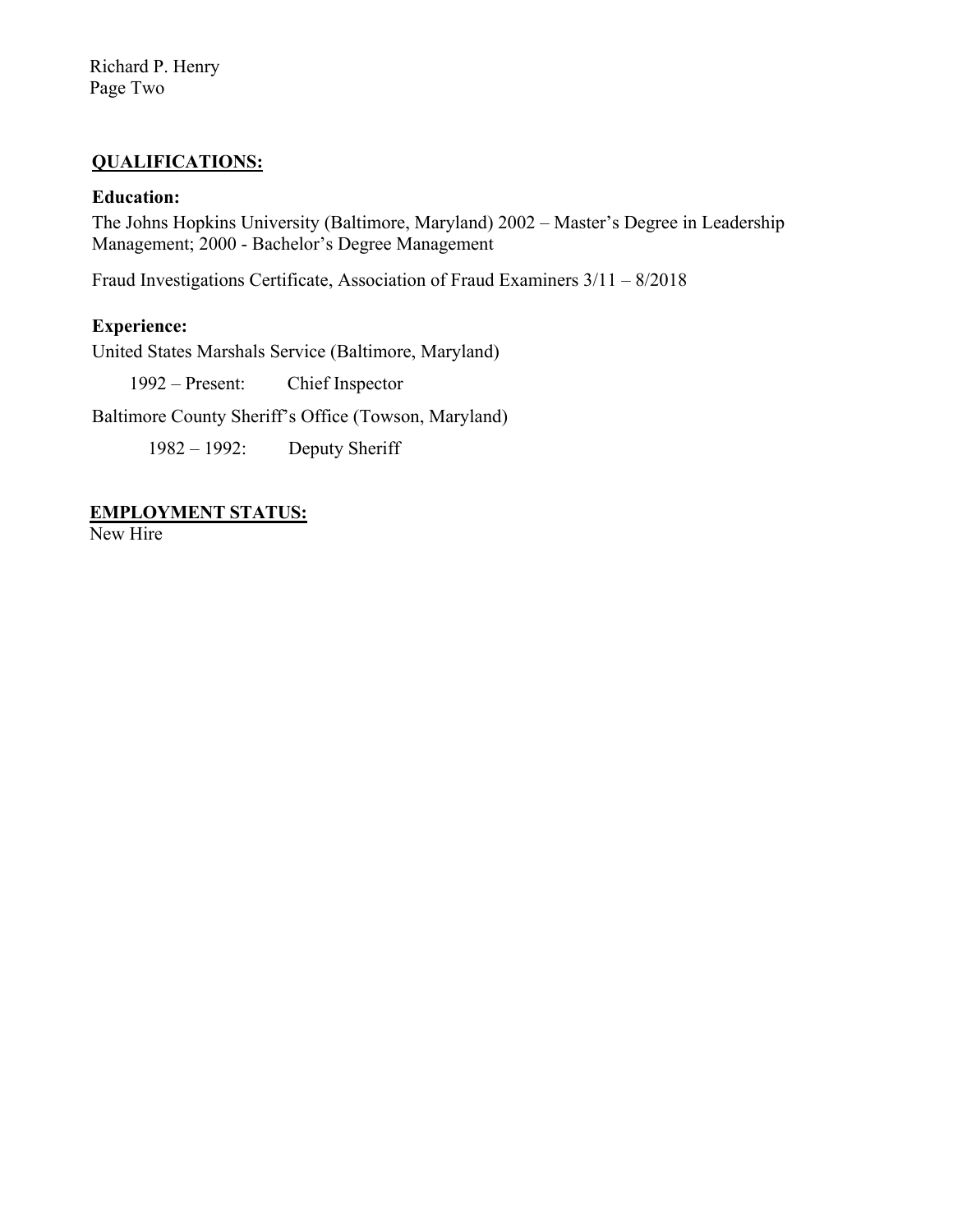

## BOARD LIST

The following professional appointment is submitted for approval by the State Board of Education:

| Name:                  | Michele M. Murphy                                                   |
|------------------------|---------------------------------------------------------------------|
| <b>Position:</b>       | Education Program Supervisor, Chief of Specialized Instruction      |
| Division/Office:       | Early Intervention and Special Education Services                   |
| <b>Salary Grade:</b>   | State Salary Grade: 22<br>Annual Salary Range: \$64,608 - \$103,743 |
| <b>Effective Date:</b> |                                                                     |

# **JOB REQUIREMENTS**:

#### **EDUCATION:**

Master's Degree or equivalent 36 post baccalaureate course work in Special Education, Education Administration/Supervision or Education related field.

#### **EXPERIENCE:**

Five (5) years of professional experience in or affiliated with special education administration, programs or services directly related to the position. Experience with instructional strategies and intervention practices designed to improve academic outcomes for students with disabilities is preferred.

#### **DESCRIPTION:**

This is a supervisory position serving as a strong instructional leader responsible for the professional learning, staff oversight & management of Maryland's College & Career-Ready Standards in the implementation of instructional & response to interventions/evidence-based instructional practices with fidelity measures, support of federal grant initiatives, technical assistance & programmatic support related to students with high and low incidence disabilities.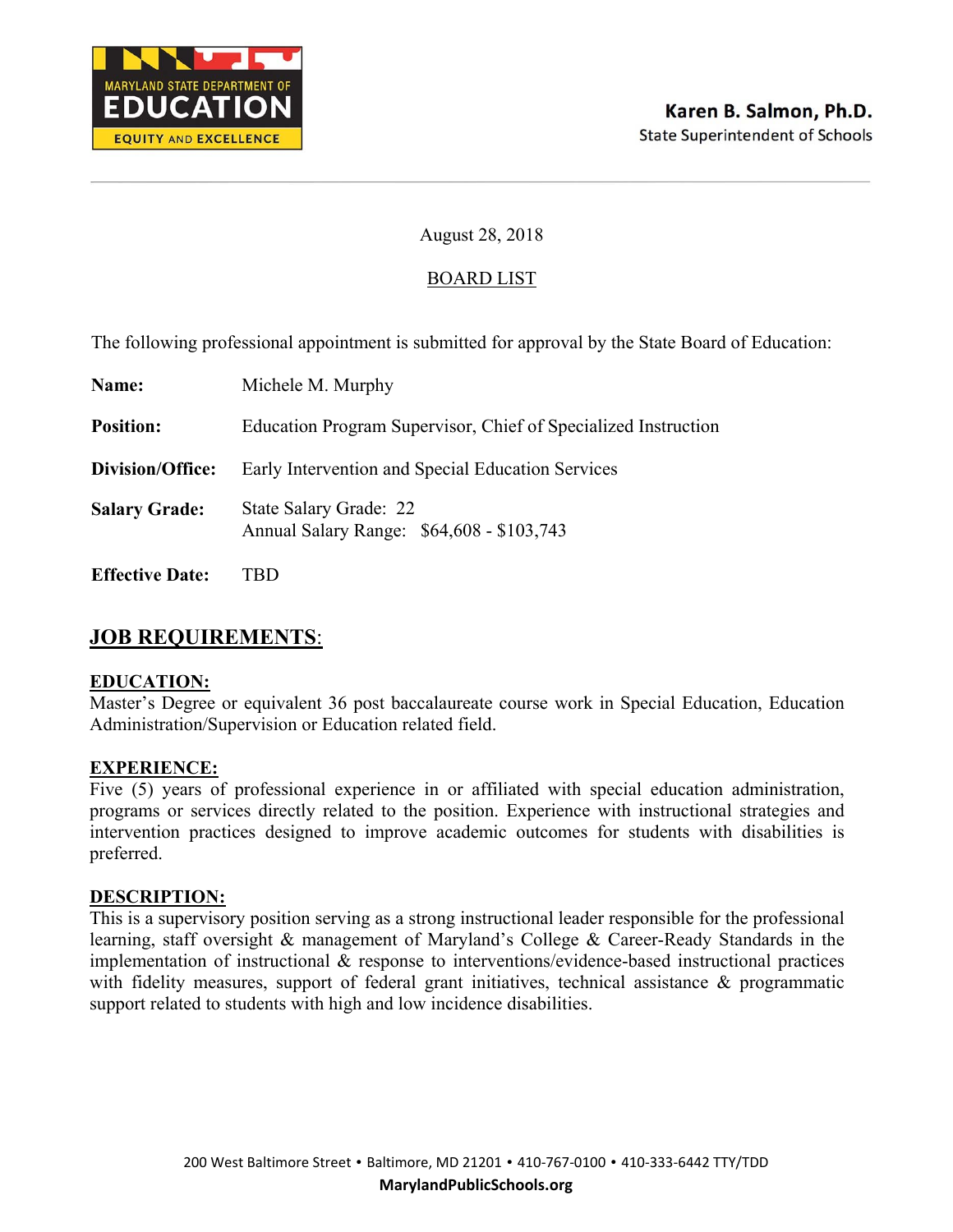Michele M. Murphy Page Two

## **QUALIFICATIONS:**

#### **Education:**

Goucher College (Towson, Maryland) 2012 – Master's Degree in Education Administration

Hood College (Frederick, Maryland) 1982 – Bachelor's Degree in Special Education

Maryland State Department of Education (Baltimore, Maryland) Advanced Professional Certificate in Administrator II and Reading

#### **Experience:**

Baltimore County Public Schools (Towson, Maryland)

| 2013 - Present:                                     | Special Education Specialist                                       |
|-----------------------------------------------------|--------------------------------------------------------------------|
| $2007 - 2013$ :                                     | <b>Resource Teacher</b>                                            |
| $2004 - 2007$ :                                     | Resource Teacher - Secondary Language Arts – Supervisor of Reading |
| $2001 - 2004$ :                                     | Resource Teacher                                                   |
| $2010 - 2014$ :                                     | Special Education Resource Staff – Evening High                    |
| $1990 - 2001$ :                                     | Special Education Teacher – General John Stricker Middle           |
| Baltimore City Public Schools (Baltimore, Maryland) |                                                                    |
|                                                     |                                                                    |

1984 – 1990: Special Education Teacher – Govans Elementary and Hamilton Middle

Loyola University (Baltimore, Maryland)

2014 – Present: Adjunct Professor

Goucher College (Towson, Maryland)

2005 – Present: Teacher

#### **EMPLOYMENT STATUS:**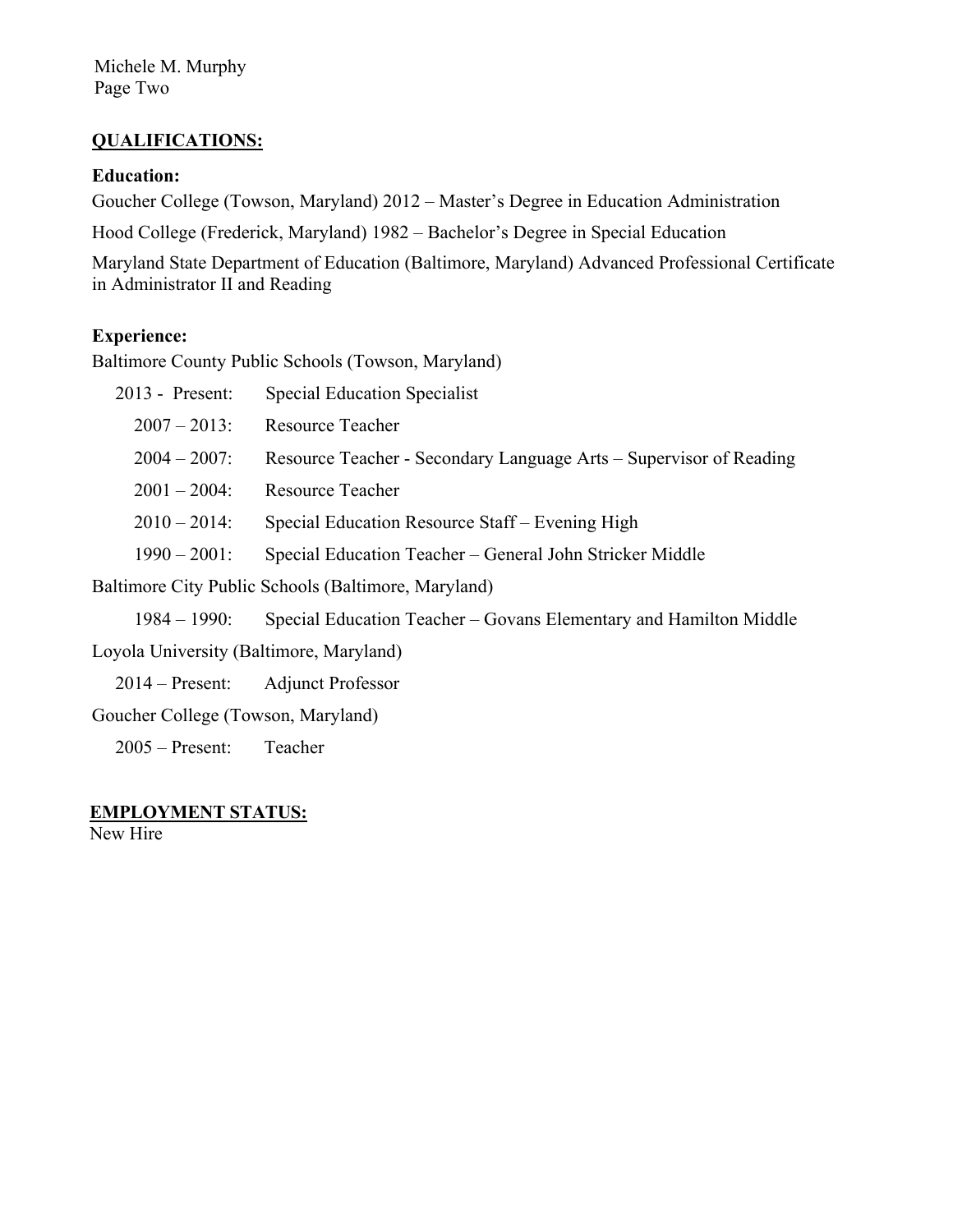

## BOARD LIST

The following professional appointment is submitted for approval by the State Board of Education:

| Name:                  | Quiana C. Muse                                                    |
|------------------------|-------------------------------------------------------------------|
| <b>Position:</b>       | Compliance and Monitoring Specialist                              |
| Division/Office:       | Office of Compliance and Monitoring                               |
| <b>Salary Grade:</b>   | State Salary Grade: 22<br>Annual Salary Range: 54,608 - \$103,743 |
| <b>Effective Date:</b> |                                                                   |

# **JOB REQUIREMENTS**:

#### **EDUCATION:**

Master's Degree or equivalent 36 post baccalaureate course work in Education, Education Administration/Supervision, Public Administration or related field.

#### **EXPERIENCE:**

Five years of experience in coordinating or administering policy support, case management, or implementing compliance initiatives for education or related programs. Experience with direct contact with public constituents and validating data is desired.

#### **DESCRIPTION:**

Serve as the program specialist for the Office of Compliance and Monitoring and is responsible for the coordination, development, and implementation of Office initiatives related to academic related validations. This position will provide administrative and policy support to the Director of the Office of Compliance and Monitoring in matters related to process, procedures and remedies of academic validation.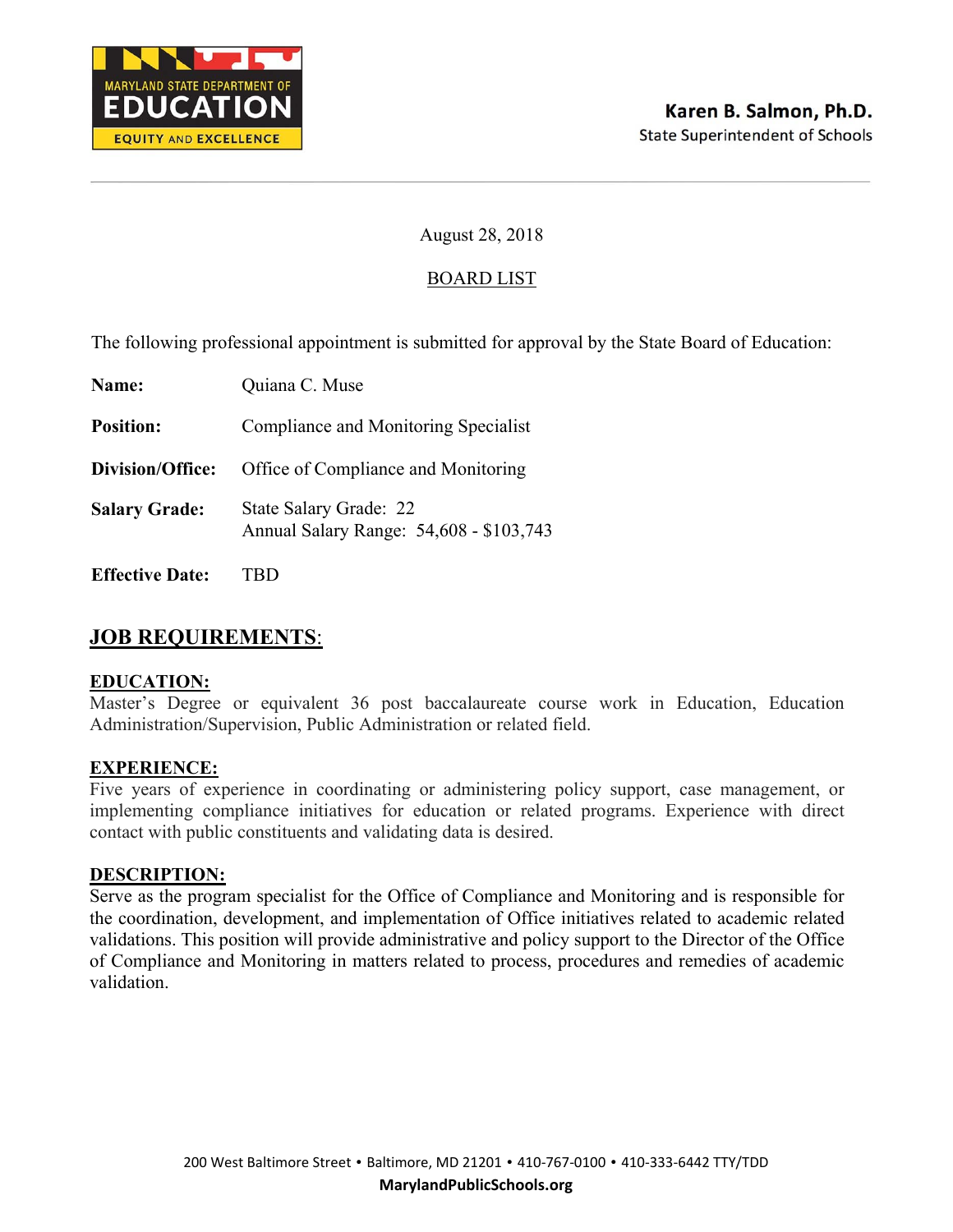## **QUALIFICATIONS:**

#### **Education:**

Loyola University School of Law (Chicago, Illnois) 2018 – Master's or Jurisprudence, Children's Law and Policy

Towson University (Towson, Maryland) 2010 – Master's Degree in Education Early Intervention 2004 – Bachelor's Degree in Family Studies

## **Experience:**

Maryland Department of Transportation (MDOT), Maryland Aviation Administration (MAA)

(BWI Marshall Airport, Maryland)

2018 – Present: Assistant Chief to MAA Administrator and Executive Team

Maryland Department of Juvenile Services (Baltimore, Maryland)

- 2015 2016: Case Management Specialist Supervisor
- 2014 2015: Juvenile Detention Alternative Initiatives Coordinator Case Management Specialist Supervisor
- 2012 2014: Resource Specialist
- 2006 2011: Court Liaison/Resource Specialist
- 2006 2008: Case Management Specialist

Baltimore County Sheriff's Office (Towson, Maryland)

 $2005 - 2006$ : Deputy Sheriff

U.S. Army Reserves

1999 – 2007: Medic

#### **EMPLOYMENT STATUS:**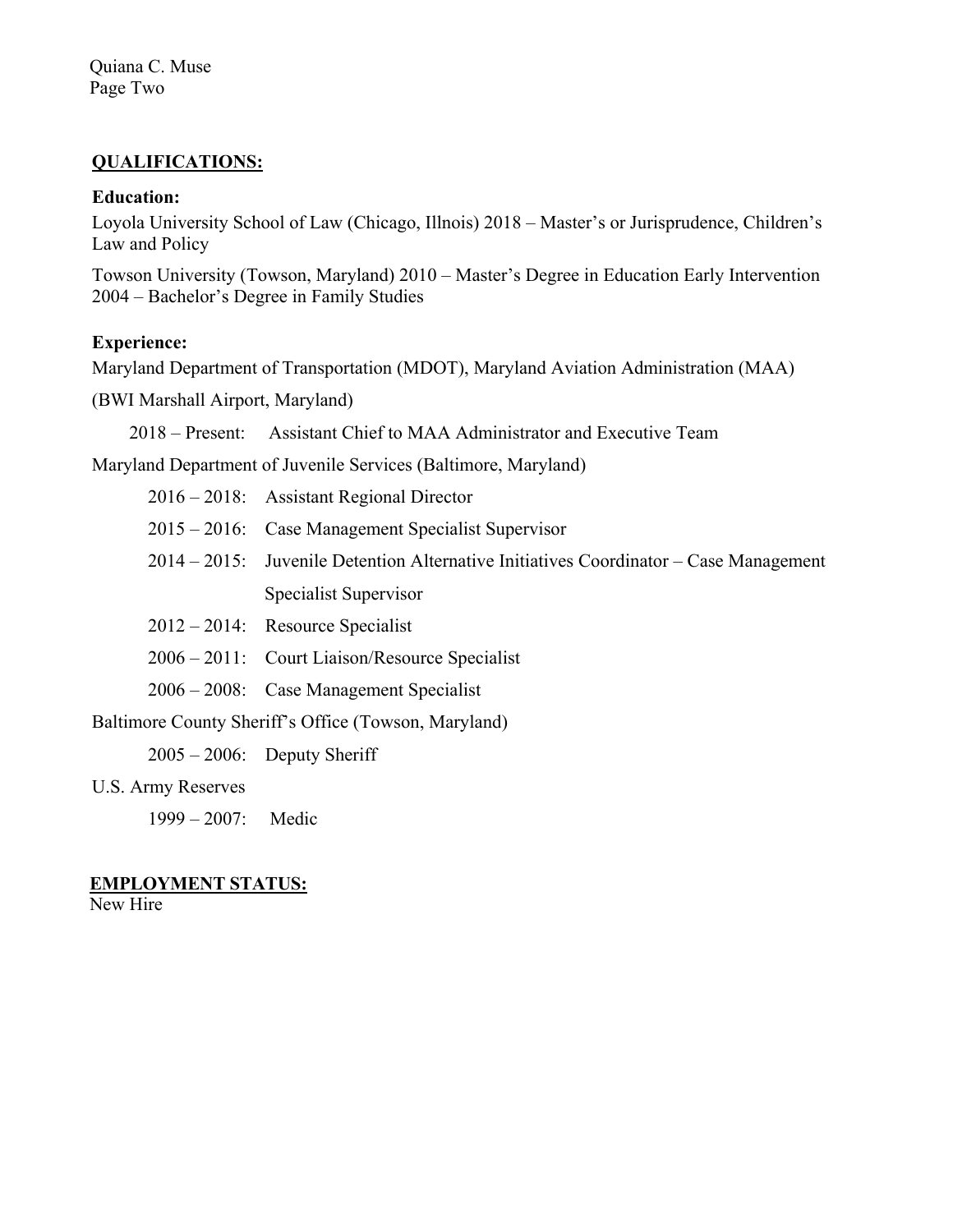

## BOARD LIST

The following professional appointment is submitted for approval by the State Board of Education:

| Name:                  | Jody A. O'Banner                                                   |
|------------------------|--------------------------------------------------------------------|
| <b>Position:</b>       | Education Program Specialist I, Extended Learning Specialist       |
| Division/Office:       | Student Support, Academic Enrichment, and Educational Policy       |
| <b>Salary Grade:</b>   | State Salary Grade: 21<br>Annual Salary Range: \$60,543 - \$97,203 |
| <b>Effective Date:</b> | TBD                                                                |

# **JOB REQUIREMENTS**:

#### **EDUCATION:**

Possession of a Master's Degree or equivalent 36 credit hours of post-baccalaureate course work in Education, Education Supervision/Administration, School counseling or a related field.

#### **EXPERIENCE:**

Four (4) years of professional administrative or teaching experience within an educational setting.

#### **DESCRIPTION:**

This is a professional position serving as the Extended Learning Specialist responsible for providing technical assistance and administration to local recipients of Federal funds utilized for afterschool programs that are designated to improve the academic achievement of disadvantaged children.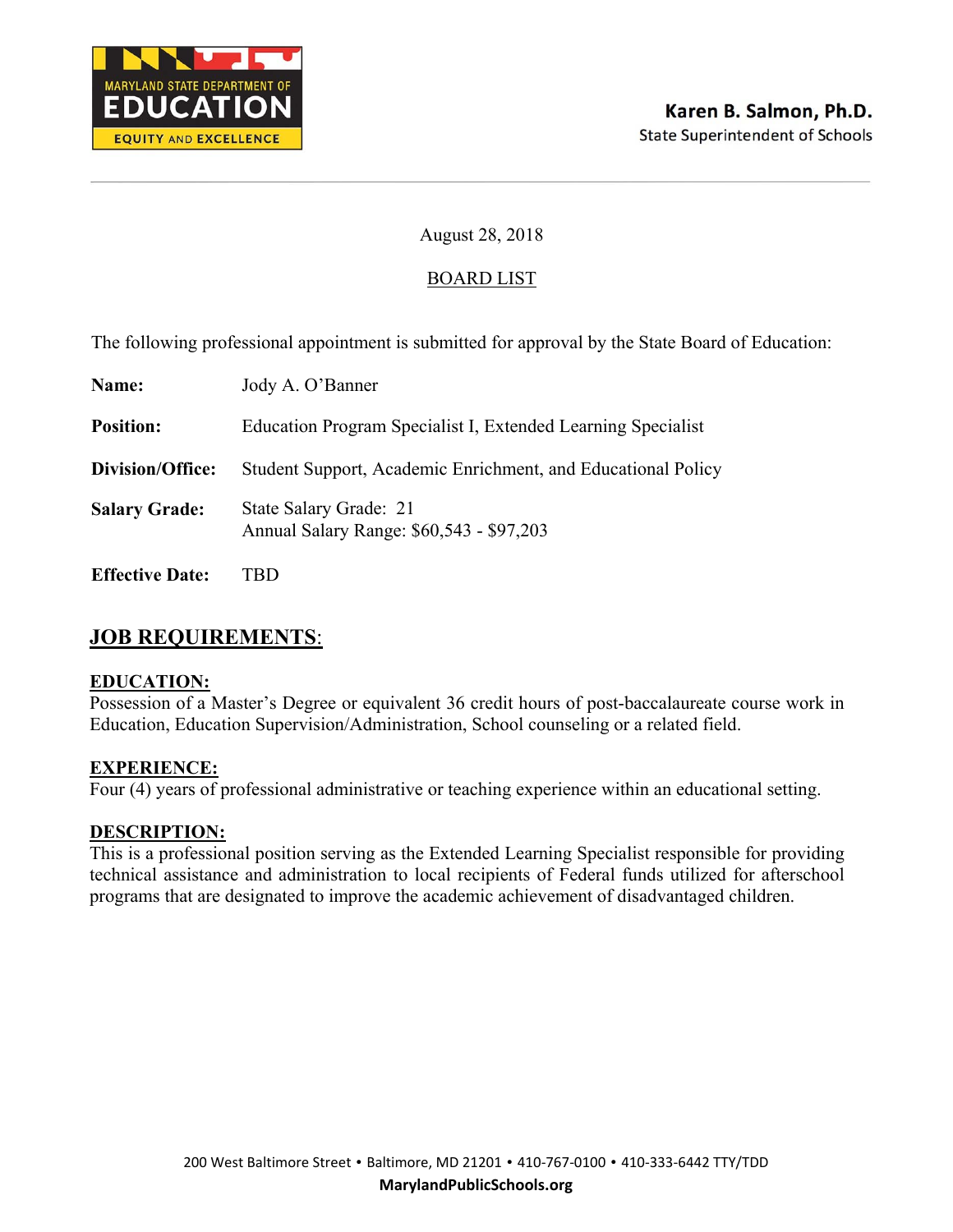Jody A. O'Banner Page Two

#### **QUALIFICATIONS:**

#### **Education:**

Bowie State University (Bowie, Maryland) 2001 – Master's Degree in Education Livingstone College (Salisbury, North Carolina) 1997 – Bachelor's Degree in English

## **Experience:**

Office of the State Superintendent of Education (Washington, DC)

2017 – Present: Manager, Title Programs and Grant Support

Baltimore City Public Schools (Baltimore, Maryland)

2009 – 2015: Education Program Specialist, Title I

2008 – 2009: Education Program Specialist Secondary Literacy

National Center on Education and the Economy (Washington, DC)

2006 – 2007: Senior Associate

Fund for Educational Excellence (Baltimore, Maryland)

2003 – 2005: Literacy Coordinator

#### **EMPLOYMENT STATUS:**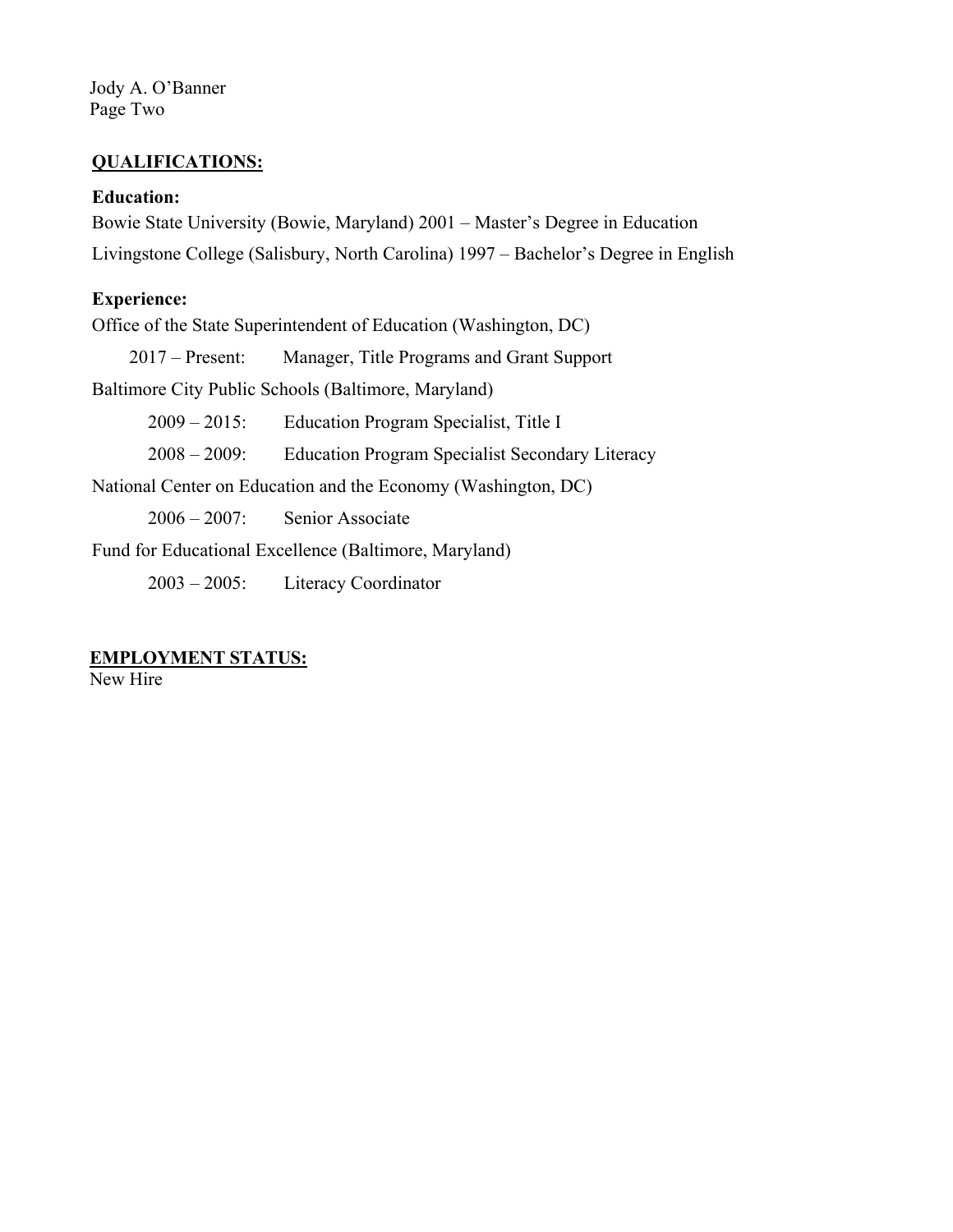

## BOARD LIST

The following professional appointment is submitted for approval by the State Board of Education:

| Name:                  | Anne K. Wheeler                                                            |
|------------------------|----------------------------------------------------------------------------|
| <b>Position:</b>       | Education Program Specialist I, Specialized Instruction Program Specialist |
| Division/Office:       | Early Intervention and Special Education Services                          |
| <b>Salary Grade:</b>   | State Salary Grade: 21<br>Annual Salary Range: \$60,543 - \$97,203         |
| <b>Effective Date:</b> | TBD                                                                        |

# **JOB REQUIREMENTS**:

#### **EDUCATION:**

A Master's Degree or equivalent 36 post baccalaureate credit hours of course work in Education, Special Education or a related field.

#### **EXPERIENCE:**

Four (4) years of professional experience in or affiliated with special education or early intervention, programs related to services for children with disabilities and their families is preferred.

#### **DESCRIPTION:**

This position provides leadership and technical assistance to MSDE, Local School Systems (LSSs), and Public Agencies responsible for MD's College and Career-Ready Standards in the implementation and evaluation of the IEP Process, including Standards-Aligned Goals and evidence-based practices to support achievement of students with disabilities on statewide accountability measures for Access, Equity, and Progress. This position supports the MD Online Individualized Education Program (MOIEP) tool, and use of State developed analytical tools to support data informed decision-making processes that are necessary to narrow the gaps for students with disabilities.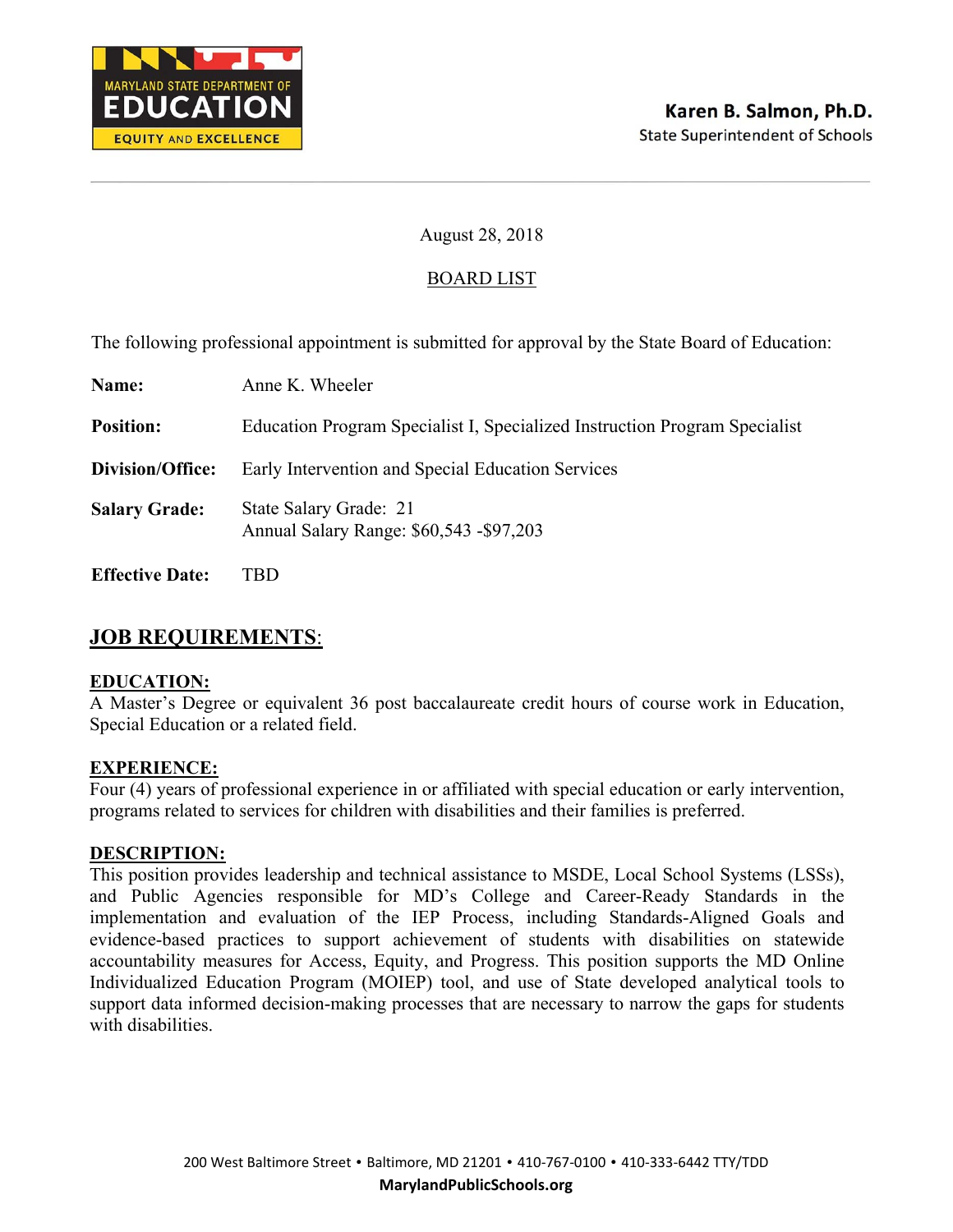Anne K. Wheeler Page Two

## **QUALIFICATIONS:**

## **Education:**

Salisbury University (Salisbury, Maryland) 2016 - Master's Degree in Education in Educational Leadership

Slippery Rock University of Pennsylvania (Slippery Rock, Pennsylvania) 2011 – Bachelor's Degree in Special Education/Elementary Education

## **Experience:**

Dorchester County Public Schools (Cambridge, Maryland)

| $2016$ – Present:                                                | Special Education Coach and Compliance Specialist                |  |
|------------------------------------------------------------------|------------------------------------------------------------------|--|
| $2017$ – Present:                                                | Birth to K Leadership Team Member                                |  |
| $2011 - 2016$ :                                                  | <b>Special Education Teacher</b>                                 |  |
| $2015 - 2016$ :                                                  | Professional Development Delivery – LETRS Training               |  |
| $2014 - 2016$ :                                                  | Positive Behavior Instructions and Support (PBIS) Team Co-Leader |  |
| $2014 - 2016$ :                                                  | Behavior Intervention Coordinator (High Flying Hummingbird)      |  |
| $T_2$ llet $\Omega_{\text{res}}$ ial D. Jane (Dusstan Mauriland) |                                                                  |  |

Talbot Special Riders (Preston, Maryland)

2018 - Present: Volunteer-Talbot Special Riders (Therapeutic Horseback Riding Program)

# **EMPLOYMENT STATUS:**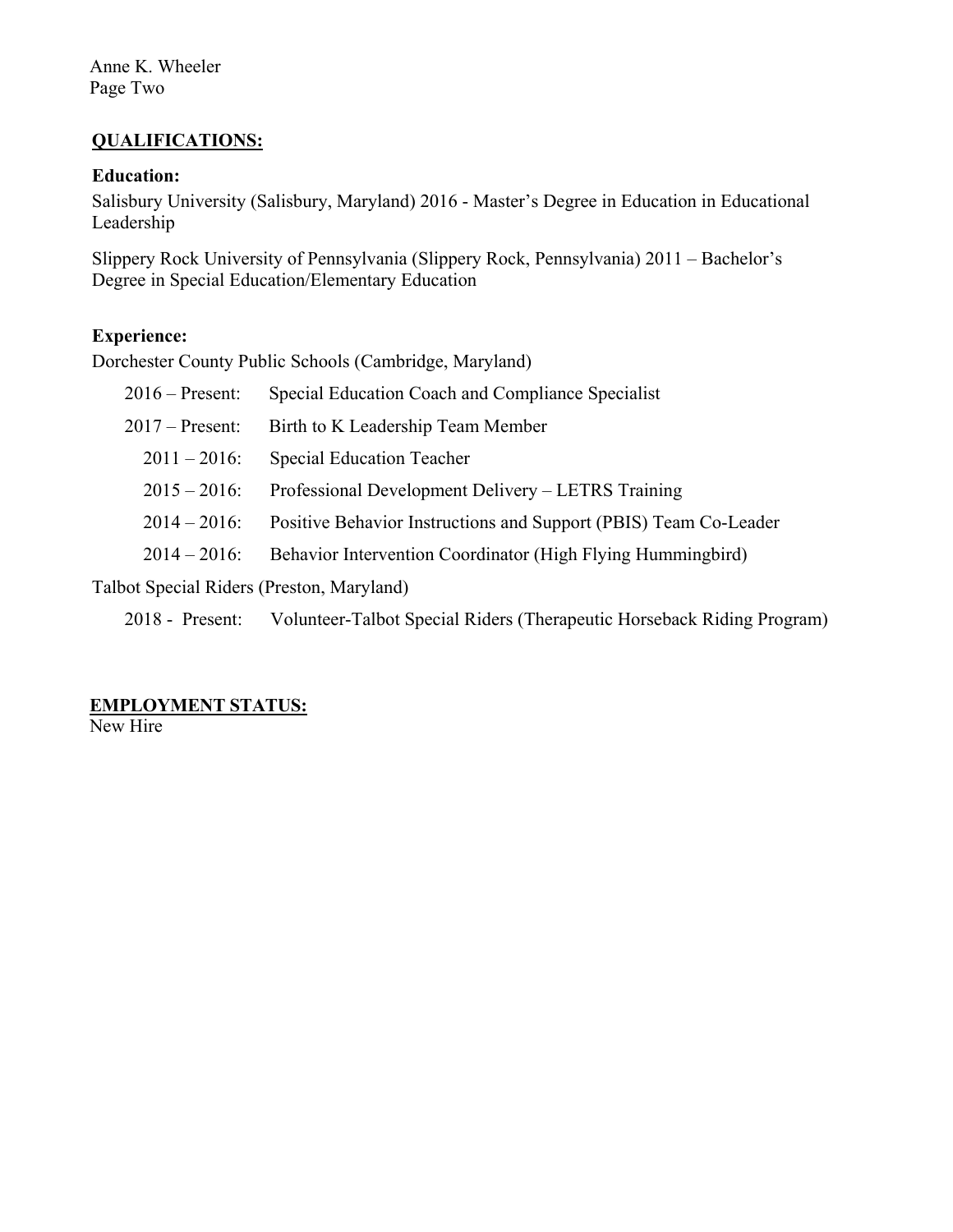## **MARYLAND STATE DEPARTMENT OF EDUCATION PERSONNEL APPROVALS FOR THE August 28, 2018 BOARD MEETING**

**I. Appointments Grade 19 and above:**

| <b>NAME</b>                          | <b>POSITION</b>                                                    | <b>SALARY</b><br><b>GRADE</b> | <b>DIVISION/OFFICE</b>           | <b>DATE OF</b><br><b>APPOINTMENT</b> |
|--------------------------------------|--------------------------------------------------------------------|-------------------------------|----------------------------------|--------------------------------------|
| Gunning, Donna M.                    | Executive Director, Office of Policy and<br><b>Fiscal Analysis</b> | 25                            | Office of the Deputy for Finance | <b>TBD</b>                           |
| II. Appointments Grade 18 and below: |                                                                    |                               |                                  |                                      |
| <b>NAME</b>                          | <b>POSITION</b>                                                    | <b>SALARY</b><br><b>GRADE</b> | <b>DIVISION/OFFICE</b>           | <b>DATE OF</b><br><b>APPOINTMENT</b> |

**III. Other Actions: Under Delegated Appointment Authority by the SBOE**

|             |                 | LARY<br>٠Д   |                        | <b>DATE OF</b>     |
|-------------|-----------------|--------------|------------------------|--------------------|
| <b>NAME</b> | <b>POSITION</b> | <b>GRADE</b> | <b>DIVISION/OFFICE</b> | <b>APPOINTMENT</b> |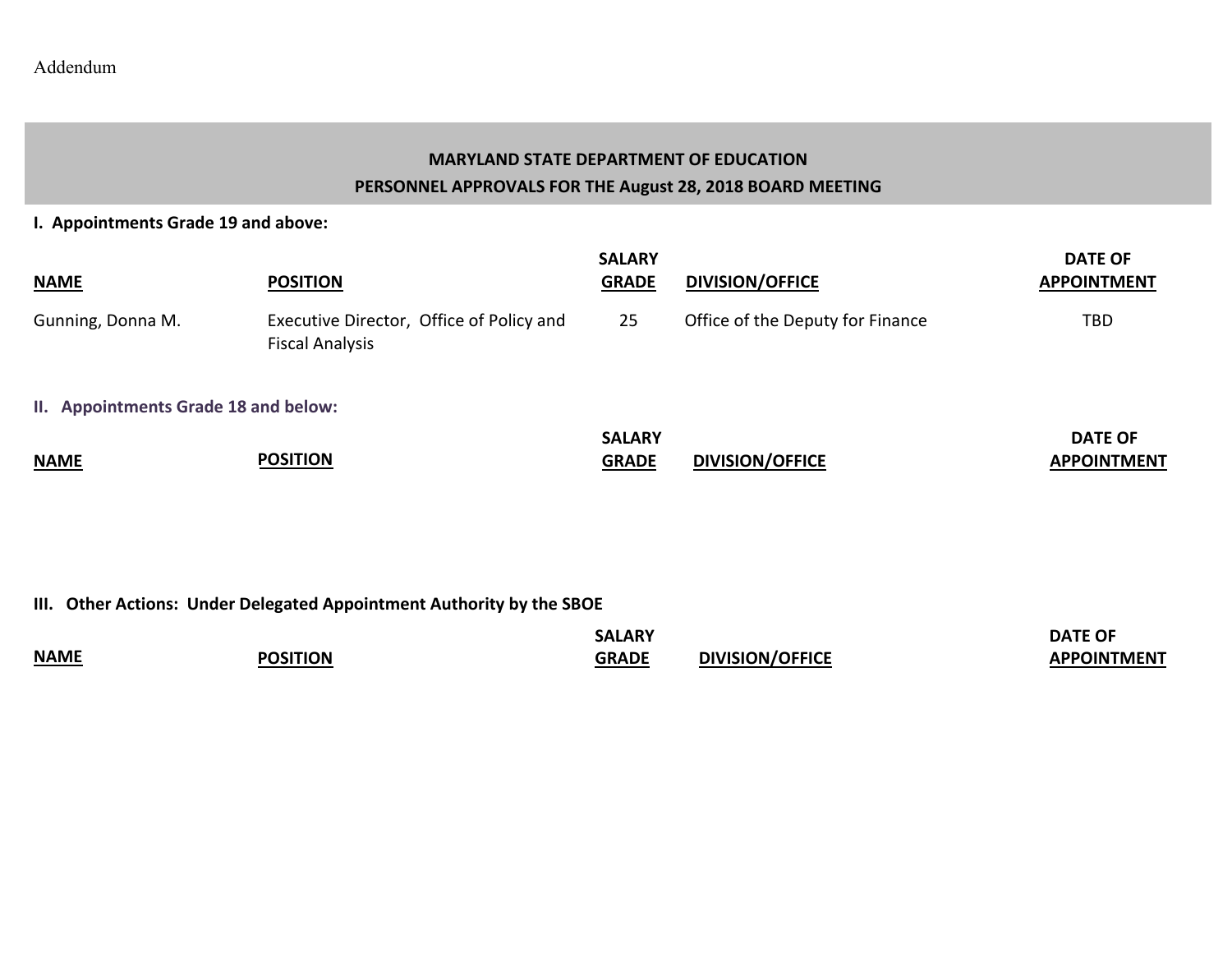

#### BOARD LIST

The following professional appointment is submitted for approval by the State Board of Education:

| Name:                  | Donna M. Gunning                                                    |  |
|------------------------|---------------------------------------------------------------------|--|
| <b>Position:</b>       | <b>Executive Director</b>                                           |  |
| Division/Office:       | Policy and Fiscal Analysis                                          |  |
| <b>Salary Grade:</b>   | State Salary Grade: 25<br>Annual Salary Range: \$78,595 - \$126,186 |  |
| <b>Effective Date:</b> |                                                                     |  |

## **JOB REQUIREMENTS**:

#### **EDUCATION:**

Master's Degree or 36 post-baccalaureate credit hours of coursework from an accredited college or university in Business Administration, Accounting, or a related area.

#### **EXPERIENCE:**

Five years of professional experience with designing, developing and managing financial control systems for multiple programs. Two (2) years of the required experience must include direct supervision of other professional employees. Demonstrated advanced skill in Microsoft Excel is needed for this position.

#### **DESCRIPTION:**

This is a management position responsible for directing the operations of the Division of Business Services, which includes the Accounting Branch, the Administrative Services Branch (including Procurement), the Budget Branch, and the Finance, Reporting and Coordination Branch.